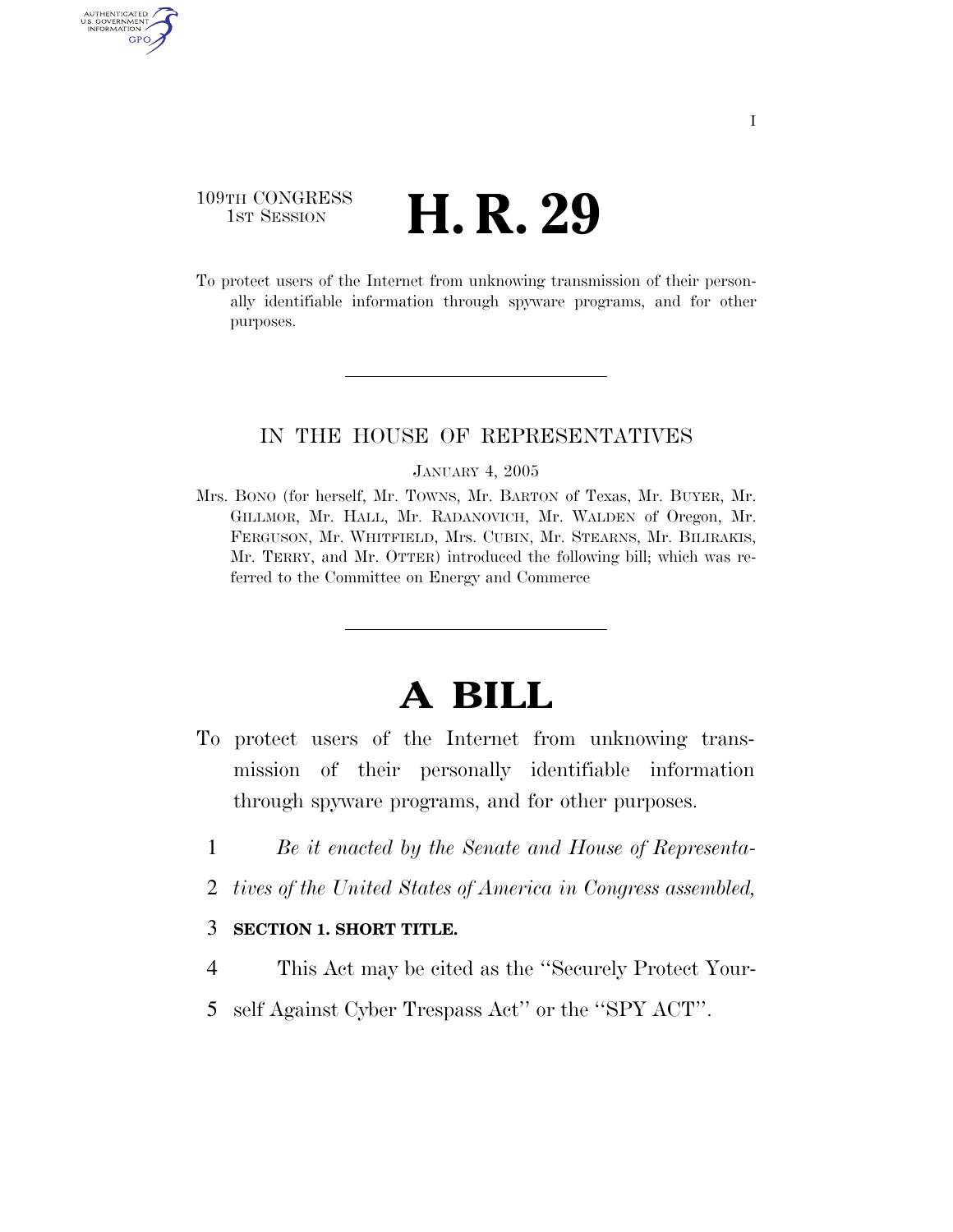**SEC. 2. PROHIBITION OF DECEPTIVE ACTS OR PRACTICES** 

| $\overline{2}$ | RELATING TO SPYWARE.                                        |
|----------------|-------------------------------------------------------------|
| 3              | (a) PROHIBITION.—It is unlawful for any person,             |
| 4              | who is not the owner or authorized user of a protected      |
| 5              | computer, to engage in deceptive acts or practices that in- |
| 6              | volve any of the following conduct with respect to the pro- |
| 7              | tected computer:                                            |
| 8              | $(1)$ Taking control of the computer by—                    |
| 9              | (A) utilizing such computer to send unso-                   |
| 10             | licited information or material from the pro-               |
| 11             | tected computer to others;                                  |
| 12             | (B) diverting the Internet browser of the                   |
| 13             | computer, or similar program of the computer                |
| 14             | used to access and navigate the Internet—                   |
| 15             | (i) without authorization of the owner                      |
| 16             | or authorized user of the computer; and                     |
| 17             | (ii) away from the site the user in-                        |
| 18             | tended to view, to one or more other Web                    |
| 19             | pages, such that the user is prevented from                 |
| 20             | viewing the content at the intended Web                     |
| 21             | page, unless such diverting is otherwise au-                |
| 22             | thorized;                                                   |
| 23             | (C) accessing or using the modem,<br>or                     |
| 24             | Internet connection or service, for the computer            |
| 25             | and thereby causing damage to the computer or               |
|                |                                                             |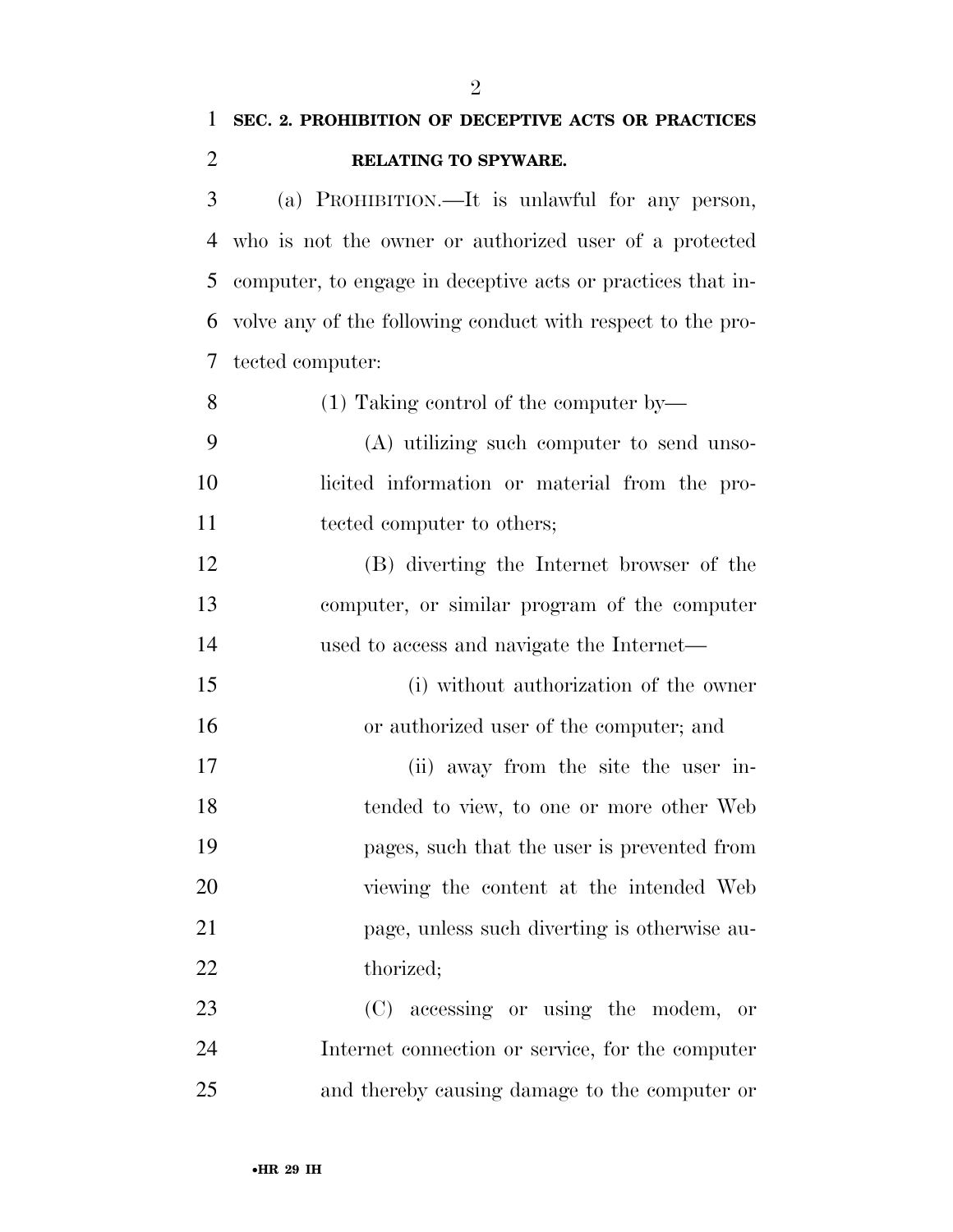| $\mathbf{1}$   | causing the owner or authorized user to incur     |
|----------------|---------------------------------------------------|
| $\overline{2}$ | unauthorized financial charges;                   |
| 3              | (D) using the computer as part of an ac-          |
| $\overline{4}$ | tivity performed by a group of computers that     |
| 5              | causes damage to another computer; or             |
| 6              | (E) delivering advertisements that a user         |
| $\overline{7}$ | of the computer cannot close without turning      |
| 8              | off the computer or closing all sessions of the   |
| 9              | Internet browser for the computer.                |
| 10             | (2) Modifying settings related to use of the      |
| 11             | computer or to the computer's access to or use of |
| 12             | the Internet by altering—                         |
| 13             | (A) the Web page that appears when the            |
| 14             | owner or authorized user launches an Internet     |
| 15             | browser or similar program used to access and     |
| 16             | navigate the Internet;                            |
| 17             | (B) the default provider used to access or        |
| 18             | search the Internet, or other existing Internet   |
| 19             | connections settings;                             |
| 20             | (C) a list of bookmarks used by the com-          |
| 21             | puter to access Web pages; or                     |
| 22             | (D) security or other settings of the com-        |
| 23             | puter that protect information about the owner    |
| 24             | or authorized user for the purposes of causing    |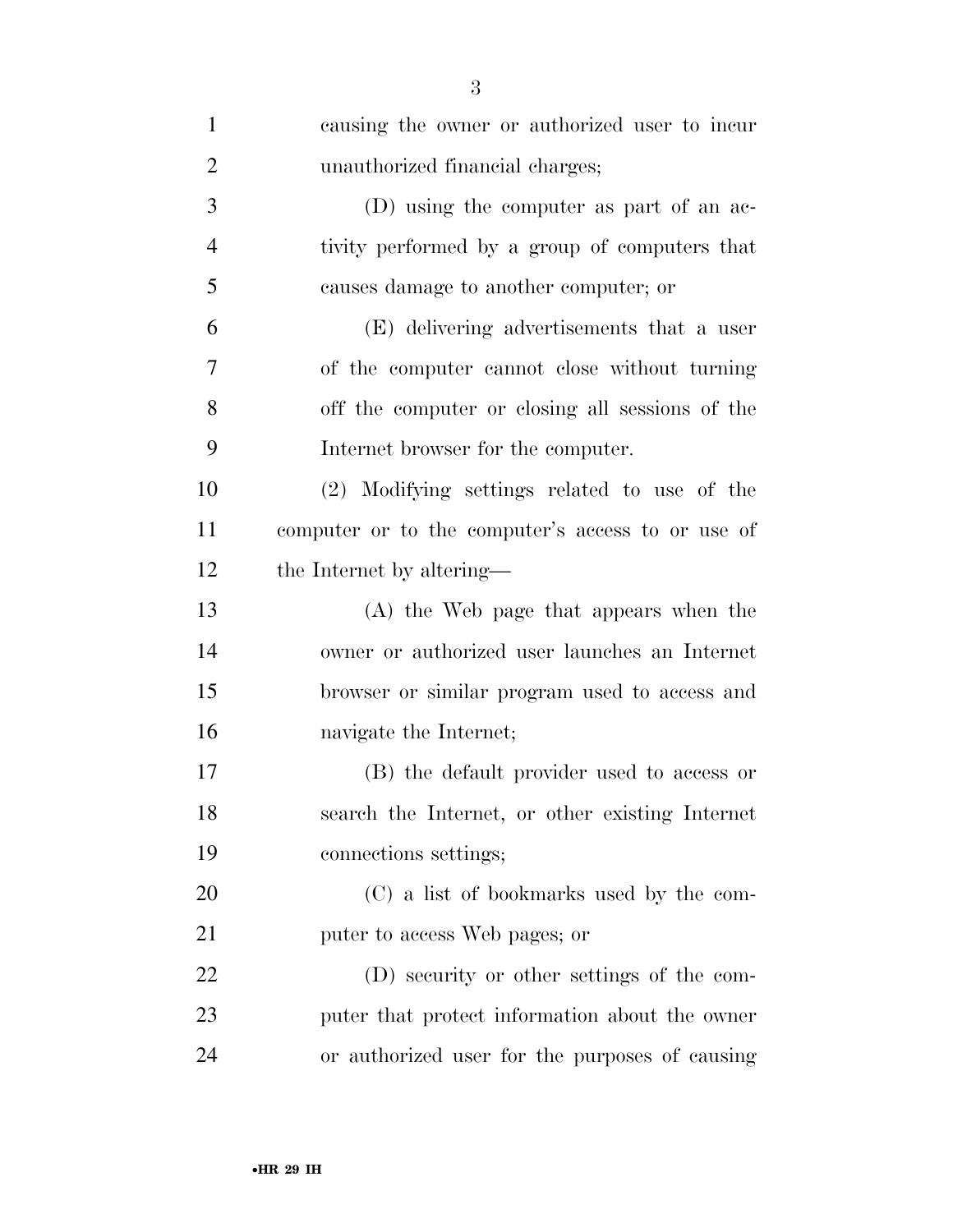damage or harm to the computer or owner or user.

 (3) Collecting personally identifiable informa-tion through the use of a keystroke logging function.

 (4) Inducing the owner or authorized user to install a computer software component onto the computer, or preventing reasonable efforts to block the installation or execution of, or to disable, a com-puter software component by—

 (A) presenting the owner or authorized user with an option to decline installation of a software component such that, when the option is selected by the owner or authorized user, the installation nevertheless proceeds; or

 (B) causing a computer software compo- nent that the owner or authorized user has properly removed or disabled to automatically reinstall or reactivate on the computer.

 (5) Misrepresenting that installing a separate software component or providing log-in and pass- word information is necessary for security or privacy reasons, or that installing a separate software com- ponent is necessary to open, view, or play a par-ticular type of content.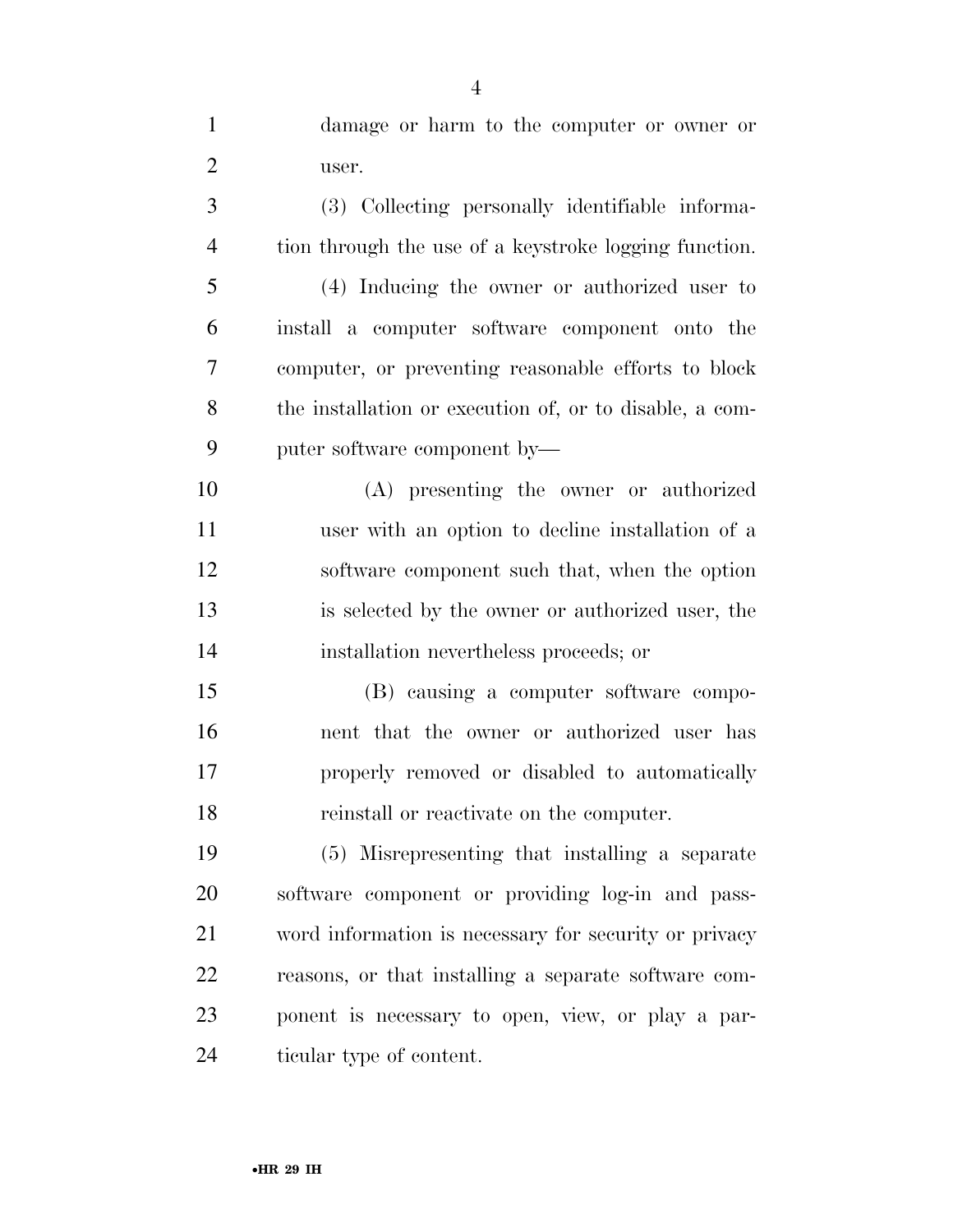| $\mathbf{1}$   | $(6)$ Inducing the owner or authorized user to             |
|----------------|------------------------------------------------------------|
| $\overline{2}$ | install or execute computer software by misrepre-          |
| 3              | senting the identity or authority of the person or en-     |
| $\overline{4}$ | tity providing the computer software to the owner or       |
| 5              | user.                                                      |
| 6              | (7) Inducing the owner or authorized user to               |
| 7              | provide personally identifiable, password, or account      |
| 8              | information to another person—                             |
| 9              | (A) by misrepresenting the identity of the                 |
| 10             | person seeking the information; or                         |
| 11             | (B) without the authority of the intended                  |
| 12             | recipient of the information.                              |
| 13             | (8) Removing, disabling, or rendering inoper-              |
| 14             | ative a security, anti-spyware, or anti-virus tech-        |
| 15             | nology installed on the computer.                          |
| 16             | (9) Installing or executing on the computer one            |
| 17             | or more additional computer software components            |
| 18             | with the intent of causing a person to use such com-       |
| 19             | ponents in a way that violates any other provision of      |
| 20             | this section.                                              |
| 21             | (b) GUIDANCE.—The Commission shall issue guid-             |
| 22             | ance regarding compliance with and violations of this sec- |
| 23             | tion. This subsection shall take effect upon the date of   |
| 24             | the enactment of this Act.                                 |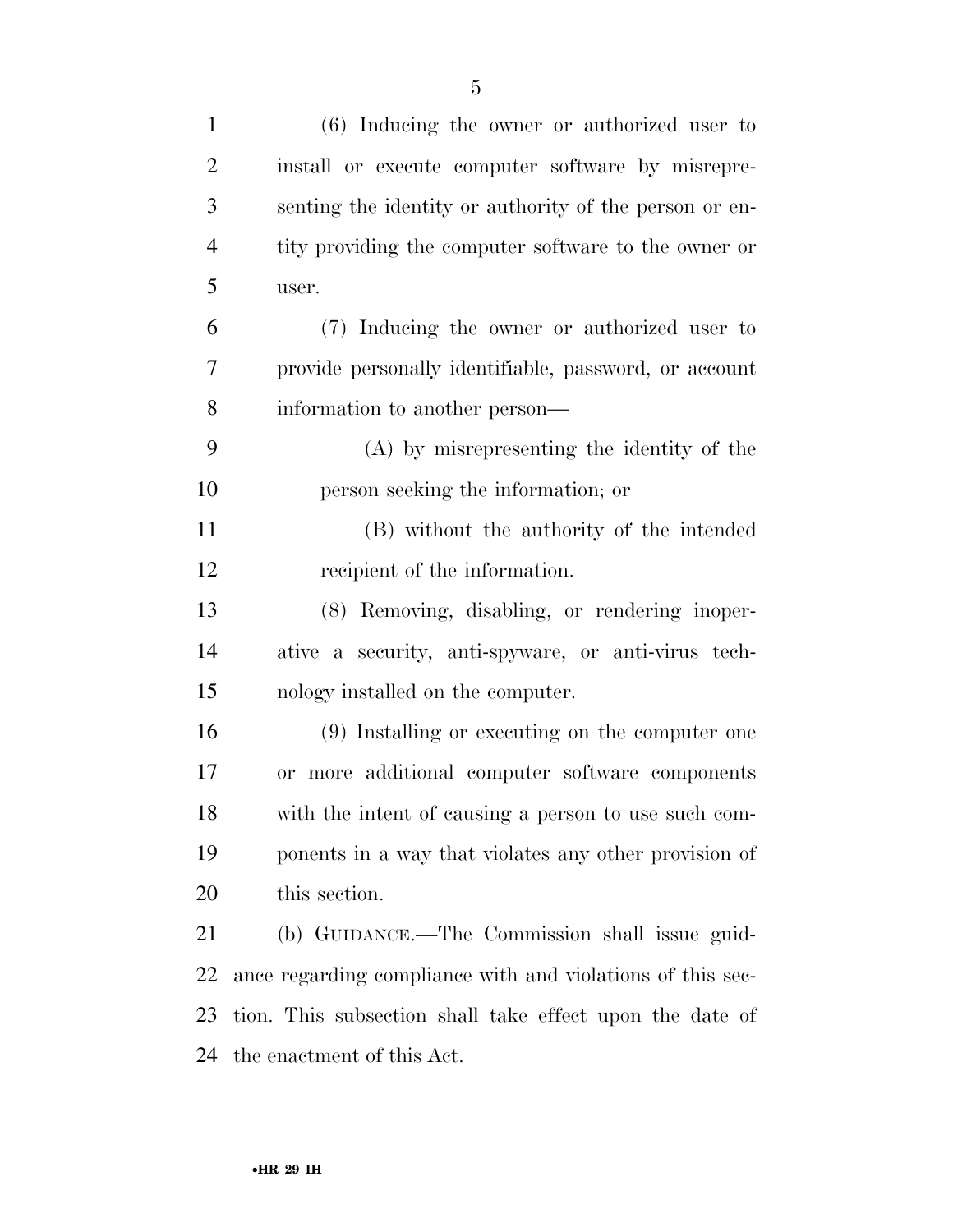(c) EFFECTIVE DATE.—Except as provided in sub- section (b), this section shall take effect upon the expira- tion of the 6-month period that begins on the date of the enactment of this Act.

# **SEC. 3. PROHIBITION OF COLLECTION OF CERTAIN INFOR-**

### **MATION WITHOUT NOTICE AND CONSENT.**

 (a) OPT-IN REQUIREMENT.—Except as provided in subsection (e), it is unlawful for any person—

 (1) to transmit to a protected computer, which is not owned by such person and for which such per- son is not an authorized user, any information col-lection program, unless—

 (A) such information collection program provides notice in accordance with subsection (c) before execution of any of the information collection functions of the program; and

 (B) such information collection program includes the functions required under sub-section (d); or

 (2) to execute any information collection pro- gram installed on such a protected computer un-less—

 (A) before execution of any of the informa- tion collection functions of the program, the owner or an authorized user of the protected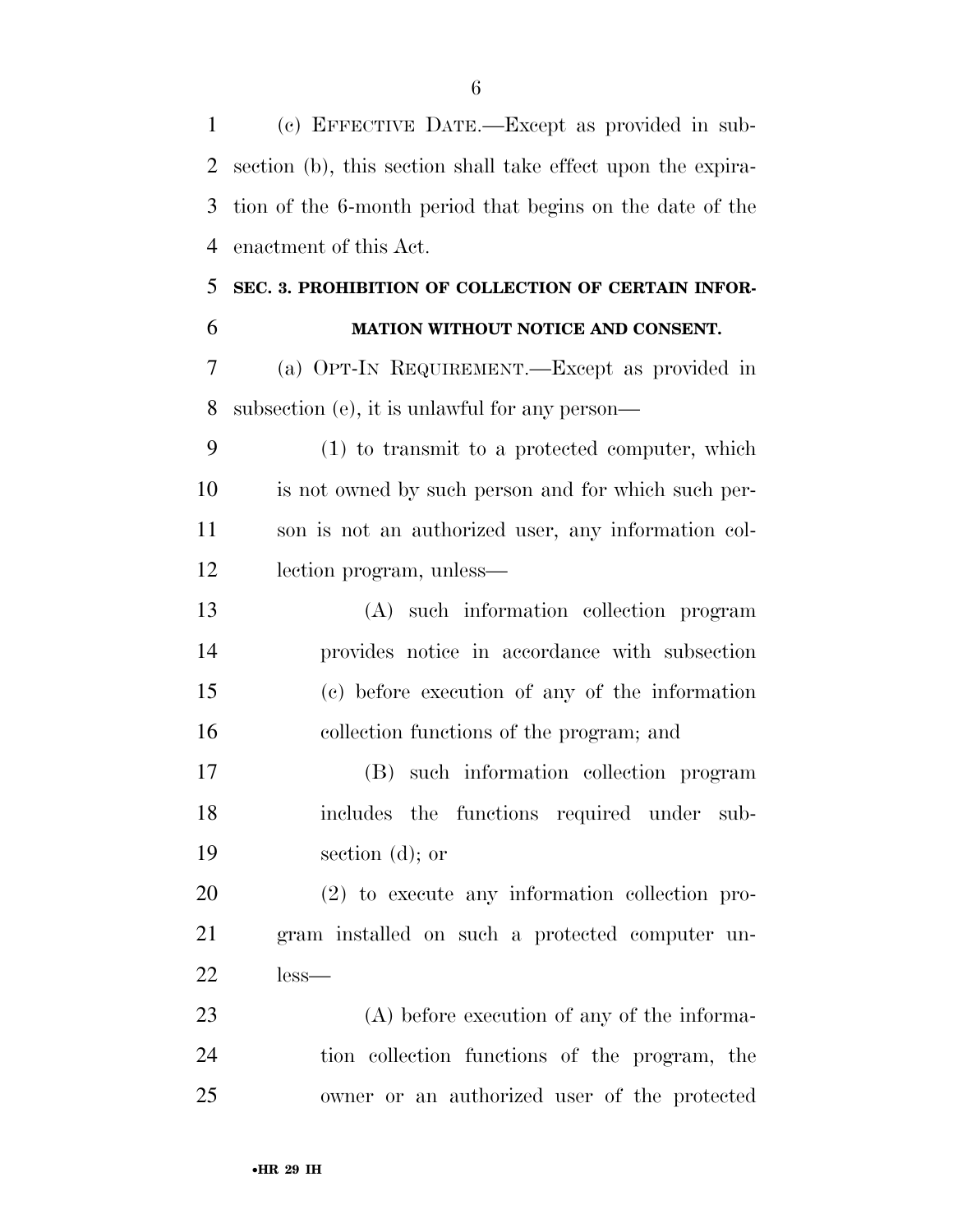| $\mathbf{1}$   | computer has consented to such execution pur-                |
|----------------|--------------------------------------------------------------|
| $\overline{2}$ | suant to notice in accordance with subsection                |
| 3              | $(e)$ ; and                                                  |
| $\overline{4}$ | (B) such information collection program                      |
| 5              | includes the functions required under sub-                   |
| 6              | section (d).                                                 |
| 7              | (b) INFORMATION COLLECTION PROGRAM.—For pur-                 |
| 8              | poses of this section, the term "information collection pro- |
| 9              | gram" means computer software that—                          |
| 10             | $(1)(A)$ collects personally identifiable informa-           |
| 11             | tion; and                                                    |
| 12             | $(B)(i)$ sends such information to a person other            |
| 13             | than the owner or authorized user of the computer,           |
| 14             | or                                                           |
| 15             | (ii) uses such information to deliver advertising            |
| 16             | to, or display advertising, on the computer; or              |
| 17             | $(2)(A)$ collects information regarding the Web              |
| 18             | pages accessed using the computer; and                       |
| 19             | (B) uses such information to deliver advertising             |
| 20             | to, or display advertising on, the computer.                 |
| 21             | (c) NOTICE AND CONSENT.—                                     |
| 22             | (1) IN GENERAL.—Notice in accordance with                    |
| 23             | this subsection with respect to an information collec-       |
| 24             | tion program is clear and conspicuous notice in plain        |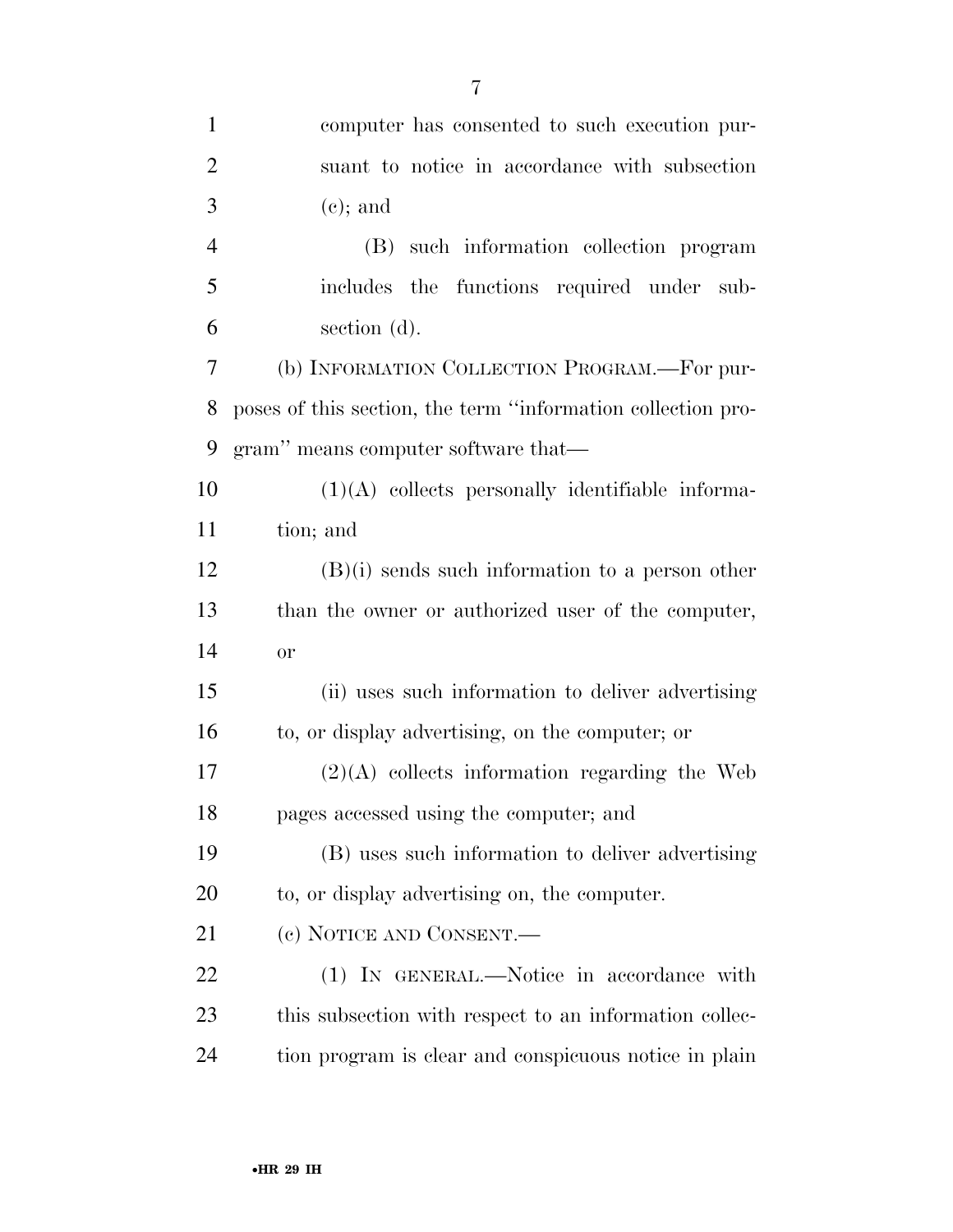| $\mathbf{1}$   | language, set forth as the Commission shall provide, |
|----------------|------------------------------------------------------|
| $\overline{2}$ | that meets all of the following requirements:        |
| 3              | (A) The notice clearly distinguishes such            |
| $\overline{4}$ | notice from any other information visually pre-      |
| 5              | sented contemporaneously on the protected            |
| 6              | computer.                                            |
| 7              | (B) The notice contains one of the fol-              |
| 8              | lowing statements, as applicable, or a substan-      |
| 9              | tially similar statement:                            |
| 10             | (i) With respect to an information col-              |
| 11             | lection program described in subsection              |
| 12             | $(b)(1)$ : "This program will collect and            |
| 13             | transmit information about you. Do you               |
| 14             | $accept?$ .                                          |
| 15             | (ii) With respect to an information                  |
| 16             | collection program described in subsection           |
| 17             | $(b)(2)$ : "This program will collect informa-       |
| 18             | tion about Web pages you access and will             |
| 19             | use that information to display advertising          |
| 20             | on your computer. Do you accept?".                   |
| 21             | (iii) With respect to an information                 |
| 22             | collection program that performs the ac-             |
| 23             | tions described in both paragraphs (1) and           |
| 24             | $(2)$ of subsection (b): "This program will          |
| 25             | collect and transmit information about you           |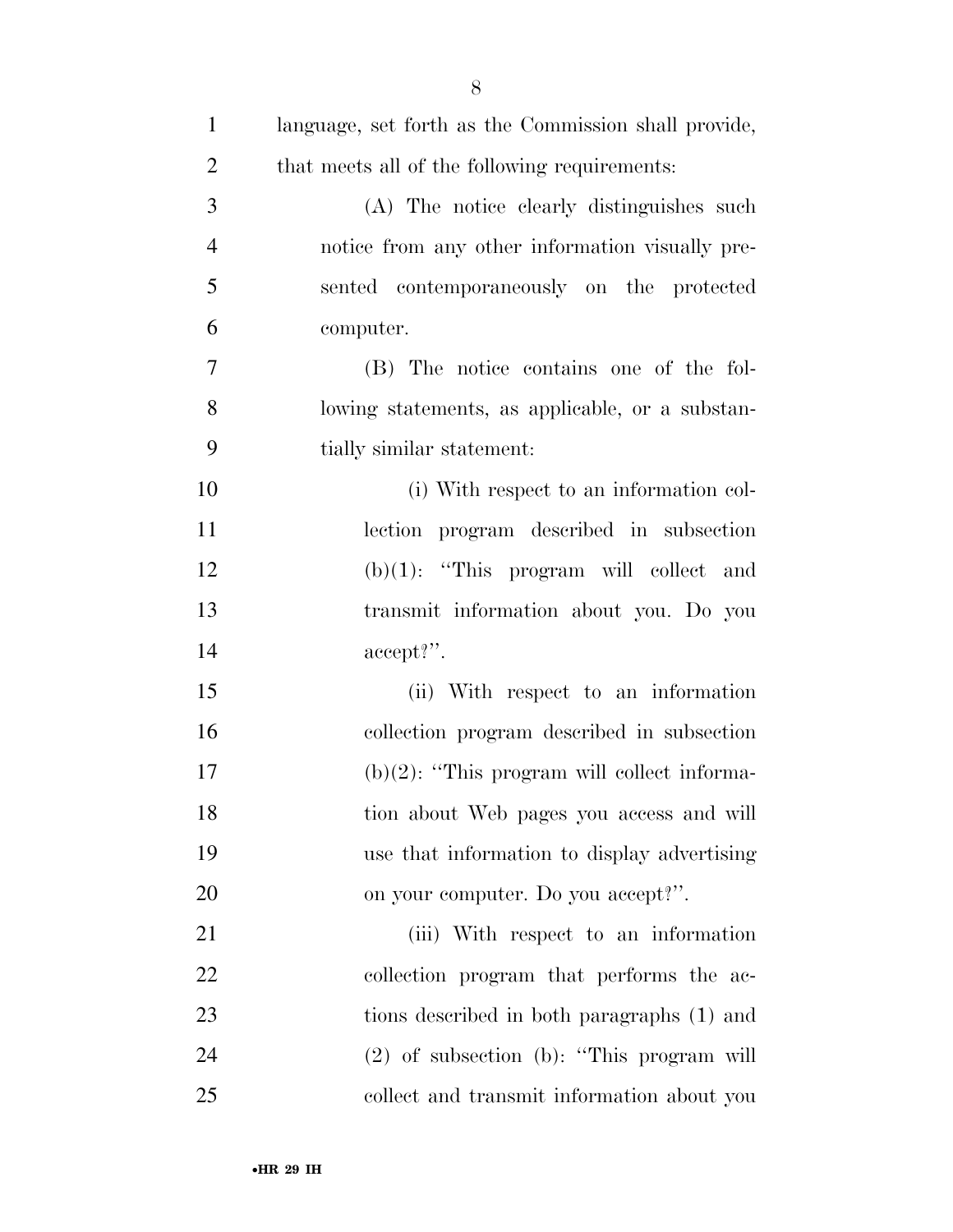and your computer use and will collect in- formation about Web pages you access and use that information to display advertising on your computer. Do you accept?''. (C) The notice provides for the user— (i) to grant or deny consent referred to in subsection (a) by selecting an option to grant or deny such consent; and (ii) to abandon or cancel the trans- mission or execution referred to in sub- section (a) without granting or denying such consent. (D) The notice provides an option for the user to select to display on the computer, before granting or denying consent using the option required under subparagraph (C), a clear de- scription of— (i) the types of information to be col- lected and sent (if any) by the information 20 collection program; 21 (ii) the purpose for which such infor- mation is to be collected and sent; and 23 (iii) in the case of an information col- lection program that first executes any of the information collection functions of the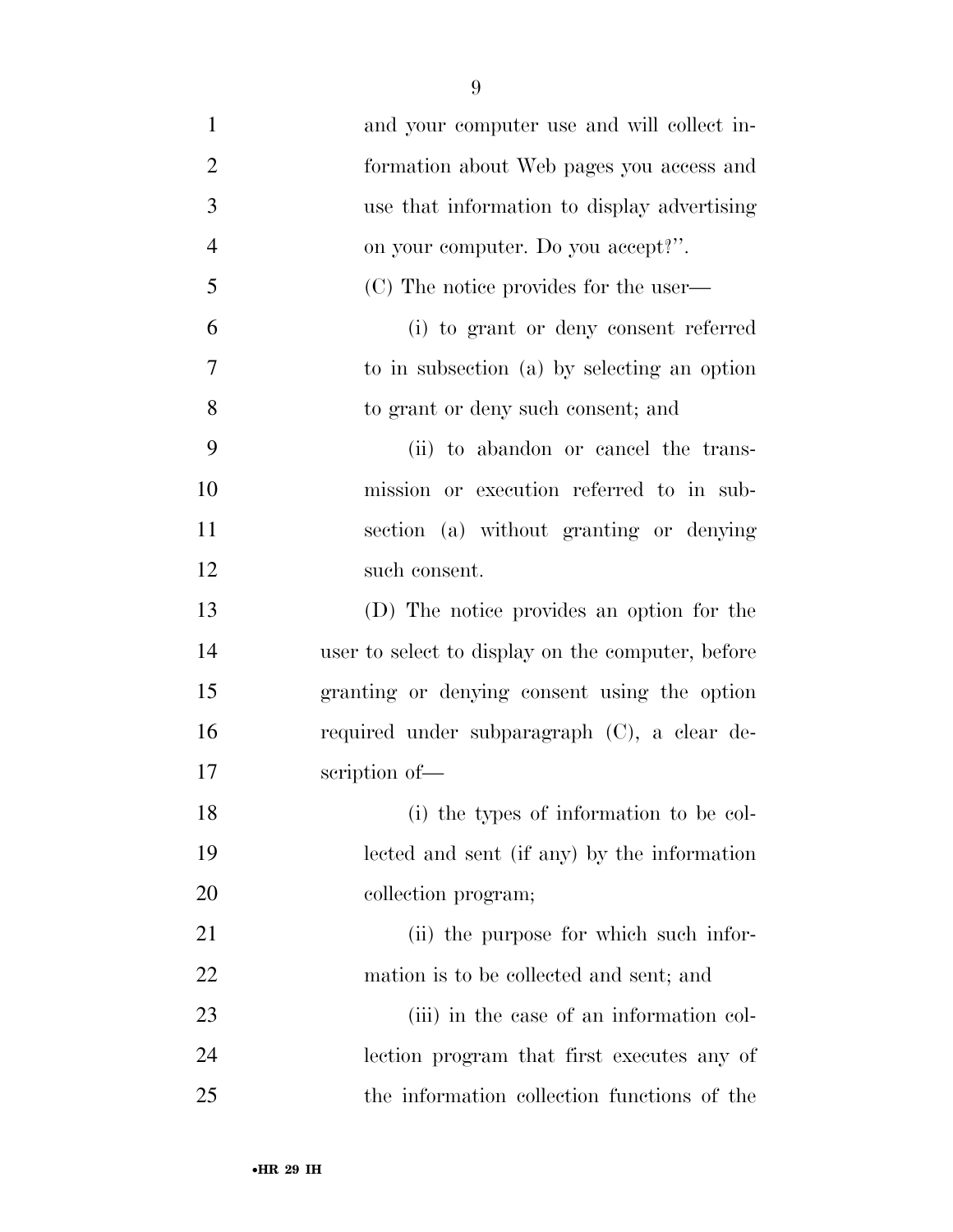| $\mathbf{1}$   | program together with the first execution               |
|----------------|---------------------------------------------------------|
| $\overline{2}$ | of other computer software, the identity of             |
| 3              | any such software that is an information                |
| $\overline{4}$ | collection program.                                     |
| 5              | (E) The notice provides for concurrent dis-             |
| 6              | play of the information required under subpara-         |
| $\overline{7}$ | graphs $(B)$ and $(C)$ and the option required          |
| 8              | under subparagraph $(D)$ until the user—                |
| 9              | (i) grants or denies consent using the                  |
| 10             | option required under subparagraph $(C)(i)$ ;           |
| 11             | (ii) abandons or cancels the trans-                     |
| 12             | mission or execution pursuant to subpara-               |
| 13             | graph $(C)(ii)$ ; or                                    |
| 14             | (ii) selects the option required under                  |
| 15             | subparagraph $(D)$ .                                    |
| 16             | (2) SINGLE NOTICE.—The Commission shall                 |
| 17             | provide that, in the case in which multiple informa-    |
| 18             | tion collection programs are provided to the pro-       |
| 19             | tected computer together, or as part of a suite of      |
| 20             | functionally-related software, the notice require-      |
| 21             | ments of paragraphs $(1)(A)$ and $(2)(A)$ of subsection |
| 22             | (a) may be met by providing, before execution of any    |
| 23             | of the information collection functions of the pro-     |
| 24             | grams, clear and conspicuous notice in plain lan-       |
| 25             | guage in accordance with paragraph (1) of this sub-     |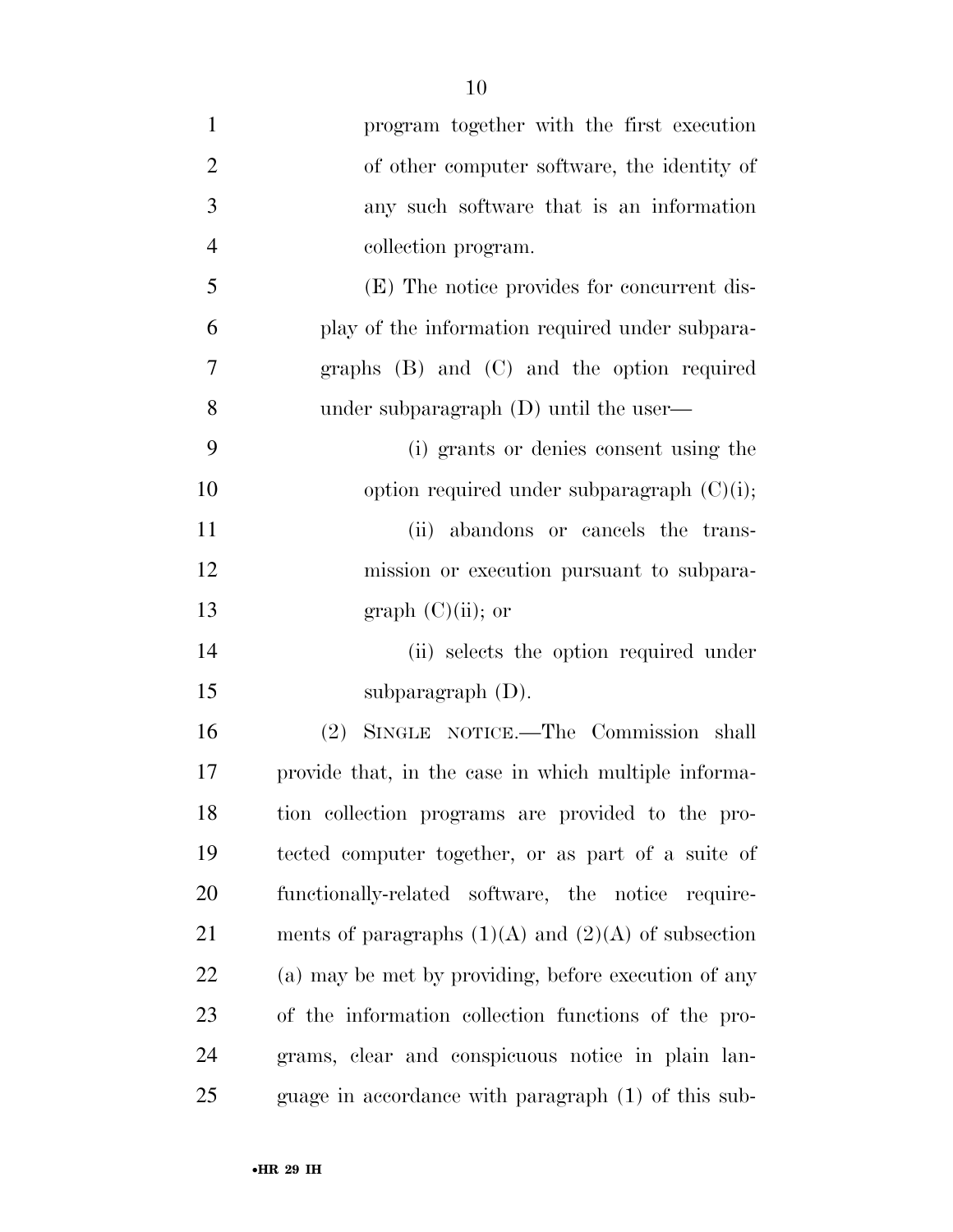| $\mathbf{1}$   | section by means of a single notice that applies to         |
|----------------|-------------------------------------------------------------|
| $\overline{2}$ | all such information collection programs, except that       |
| 3              | such notice shall provide the option under subpara-         |
| $\overline{4}$ | $graph$ (D) of paragraph (1) of this subsection with        |
| 5              | respect to each such information collection program.        |
| 6              | (3) CHANGE IN INFORMATION COLLECTION.—If                    |
| $\overline{7}$ | an owner or authorized user has granted consent to          |
| 8              | execution of an information collection program pur-         |
| 9              | suant to a notice in accordance with this subsection.       |
| 10             | (A) IN GENERAL.—No subsequent such                          |
| 11             | notice is required, except as provided in sub-              |
| 12             | paragraph $(B)$ .                                           |
| 13             | (B) SUBSEQUENT NOTICE.—The person                           |
| 14             | who transmitted the program shall provide an-               |
| 15             | other notice in accordance with this subsection             |
| 16             | and obtain consent before such program may be               |
| 17             | used to collect or send information of a type or            |
| 18             | for a purpose that is materially different from,            |
| 19             | and outside the scope of, the type or purpose               |
| 20             | set forth in the initial or any previous notice.            |
| 21             | (4) REGULATIONS.—The Commission<br>shall                    |
| 22             | is is regulations to carry out this subsection.             |
| 23             | (d) REQUIRED FUNCTIONS.—The functions required              |
| 24             | under this subsection to be included in an information col- |
| 25             | lection program that executes any information collection    |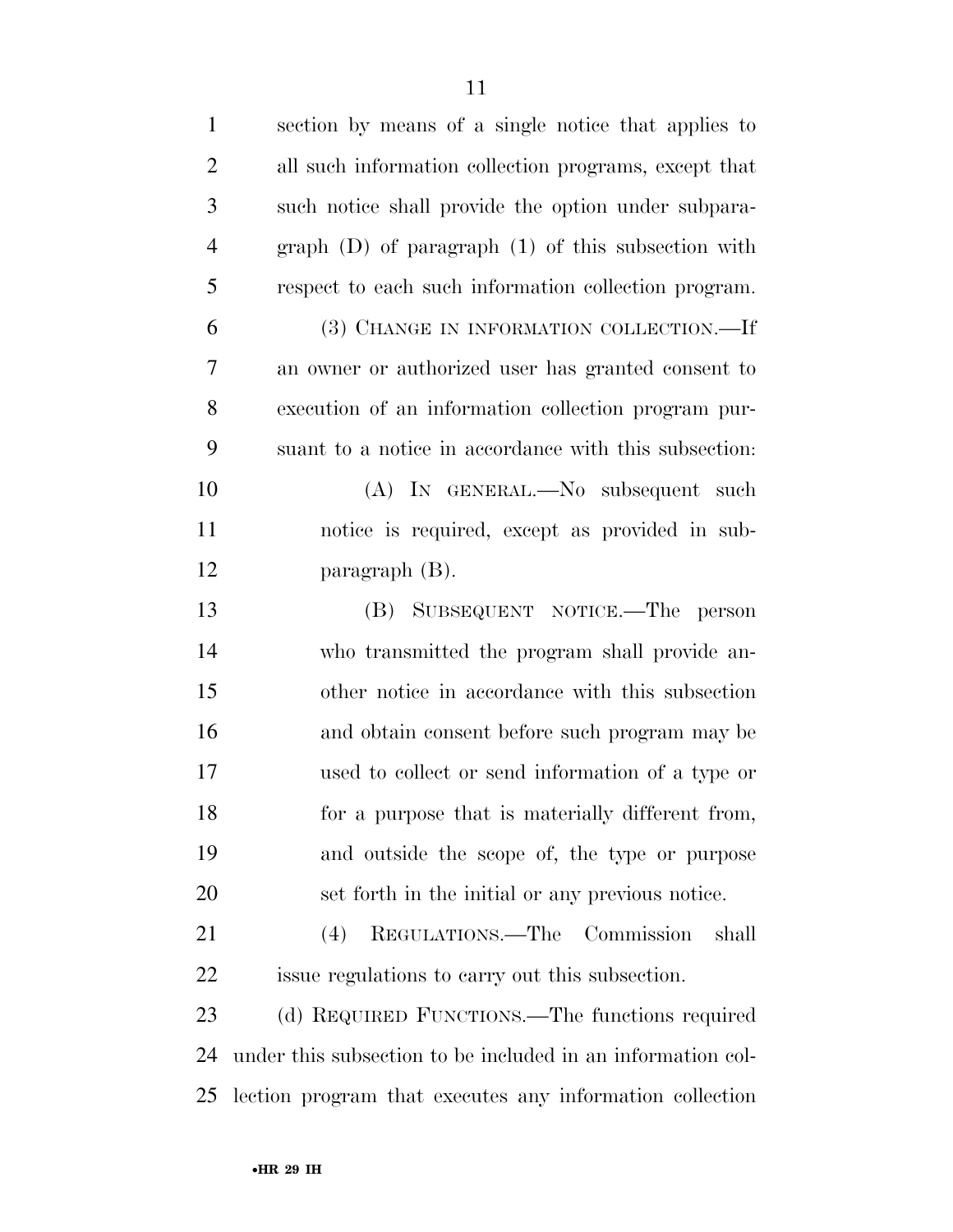functions with respect to a protected computer are as fol-lows:

| 3              | (1) DISABLING FUNCTION.—With respect to                   |
|----------------|-----------------------------------------------------------|
| $\overline{4}$ | any information collection program, a function of         |
| 5              | the program that allows a user of the program to re-      |
| 6              | move the program or disable operation of the pro-         |
| 7              | gram with respect to such protected computer by a         |
| 8              | function that—                                            |
| 9              | $(A)$ is easily identifiable to a user of the             |
| 10             | computer; and                                             |
| 11             | (B) can be performed without undue effort                 |
| 12             | or knowledge by the user of the protected com-            |
| 13             | puter.                                                    |
| 14             | (2) IDENTITY FUNCTION.—With respect only to               |
| 15             | an information collection program that uses informa-      |
| 16             | tion collected in the manner described in paragraph       |
| 17             | $(1)(B)(ii)$ or $(2)(B)$ of subsection (b), a function of |
| 18             | the program that provides that each display of an         |
| 19             | advertisement directed or displayed using such infor-     |
| 20             | mation when the owner or authorized user is access-       |
| 21             | ing a Web page or online location other than of the       |
| 22             | provider of the software is accompanied by the name       |
| 23             | of the information collection program, a logogram or      |
| 24             | trademark used for the exclusive purpose of identi-       |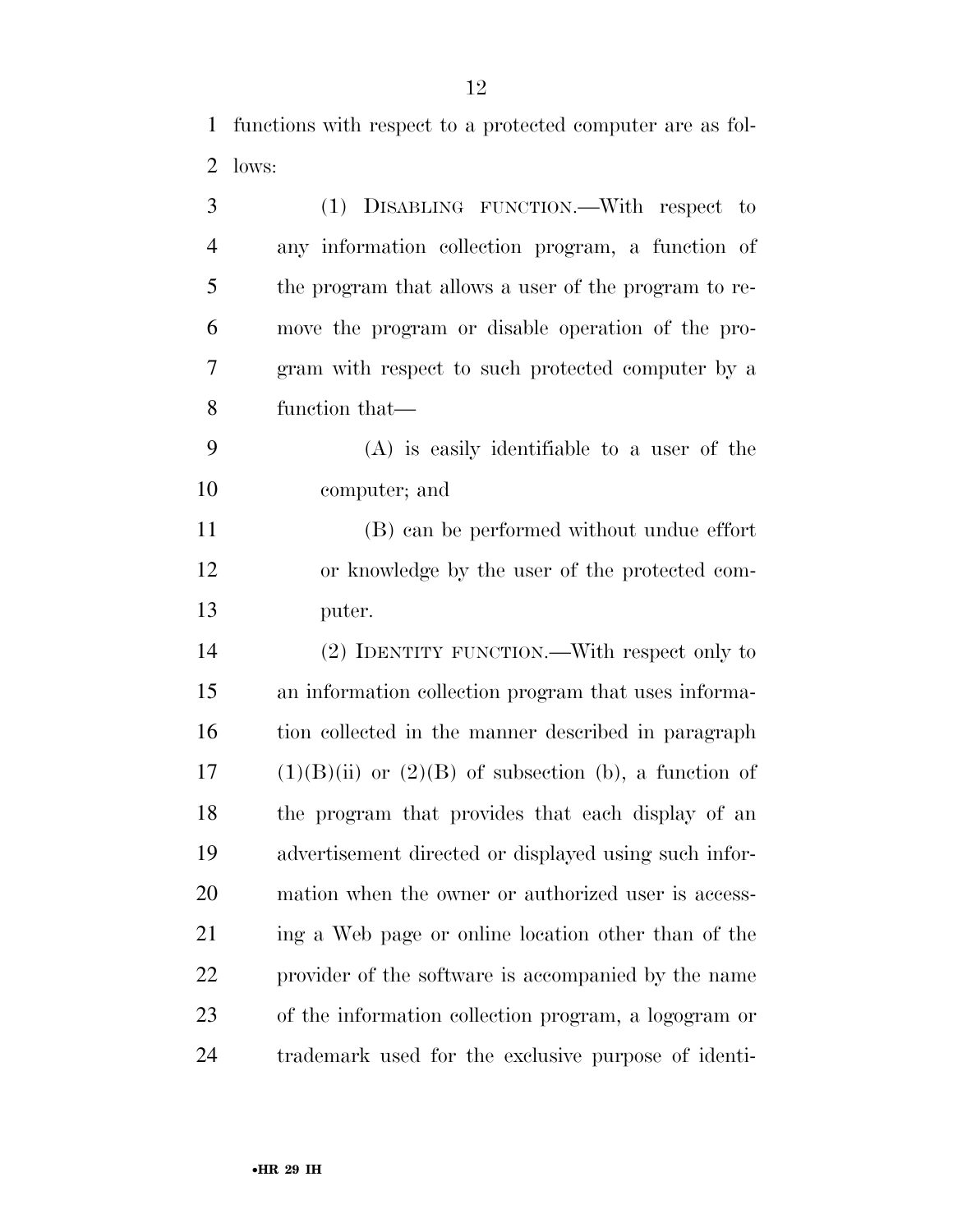fying the program, or a statement or other informa-tion sufficient to clearly identify the program.

 (3) RULEMAKING.—The Commission may issue regulations to carry out this subsection.

 (e) LIMITATION ON LIABILITY.—A telecommuni- cations carrier, a provider of information service or inter- active computer service, a cable operator, or a provider of transmission capability shall not be liable under this section to the extent that the carrier, operator, or pro-vider—

 (1) transmits, routes, hosts, stores, or provides connections for an information collection program through a system or network controlled or operated by or for the carrier, operator, or provider; or

 (2) provides an information location tool, such as a directory, index, reference, pointer, or hypertext link, through which the owner or user of a protected computer locates an information collection program. **SEC. 4. ENFORCEMENT.** 

 (a) UNFAIR OR DECEPTIVE ACT OR PRACTICE.— This Act shall be enforced by the Commission under the Federal Trade Commission Act (15 U.S.C. 41 et seq.). A violation of any provision of this Act or of a regulation issued under this Act committed with actual knowledge or knowledge fairly implied on the basis of objective cir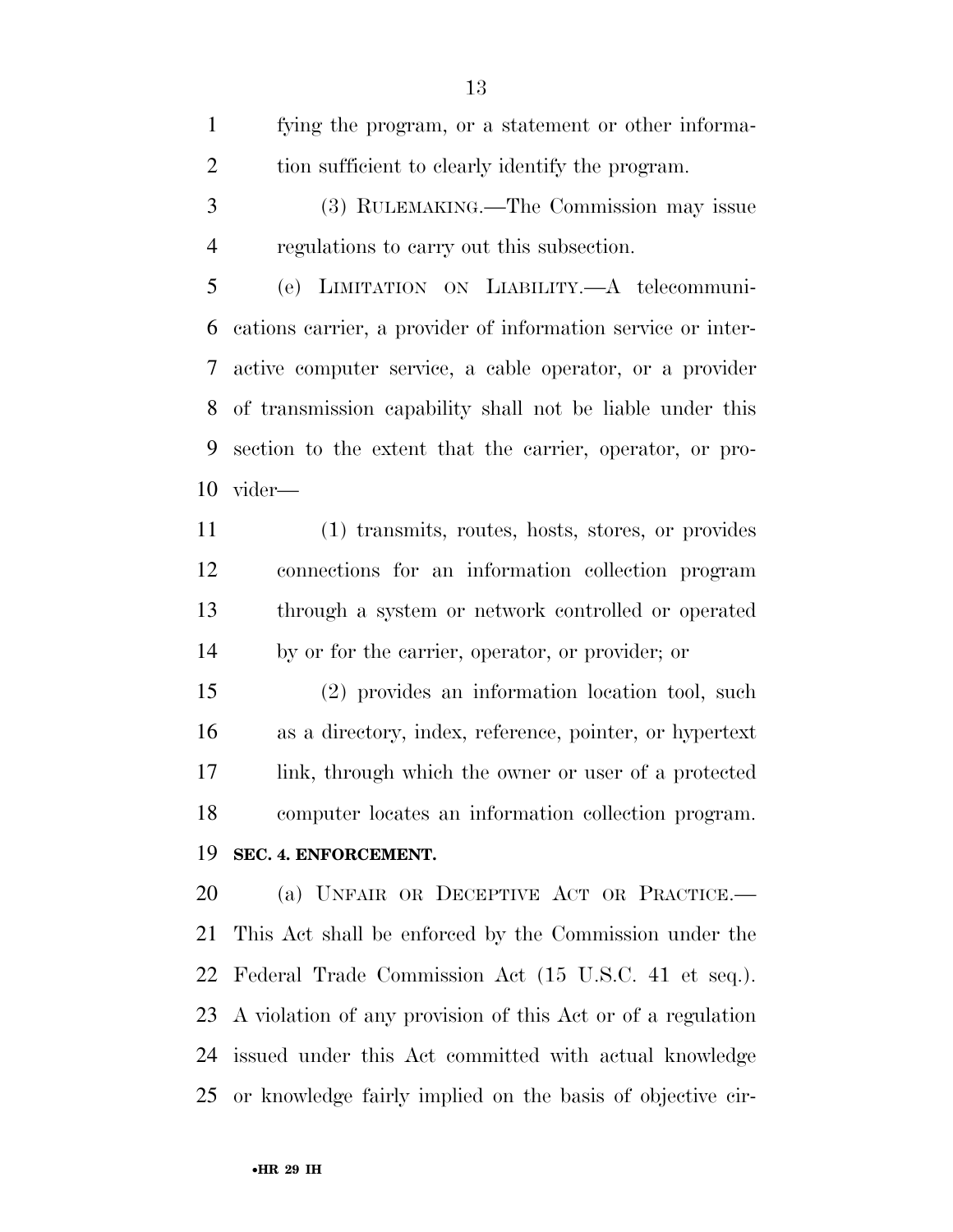cumstances that such act is unfair or deceptive or violates this Act shall be treated as an unfair or deceptive act or practice violating a rule promulgated under section 18 of the Federal Trade Commission Act (15 U.S.C. 57a).

 (b) PENALTY FOR PATTERN OR PRACTICE VIOLA-TIONS.—

 (1) IN GENERAL.—Notwithstanding subsection (a) and the Federal Trade Commission Act, in the case of a person who engages in a pattern or prac- tice that violates section 2 or 3, the Commission may, in its discretion, seek a civil penalty for such pattern or practice of violations in an amount, as de- termined by the Commission, of not more than— (A) \$3,000,000 for each violation of sec- tion 2; and (B) \$1,000,000 for each violation of sec- tion 3. 18 (2) TREATMENT OF SINGLE ACTION OR CON- DUCT.—In applying paragraph (1)— (A) any single action or conduct that vio- lates section 2 or 3 with respect to multiple protected computers shall be treated as a single violation; and (B) any single action or conduct that vio-25 lates more than one paragraph of section  $2(a)$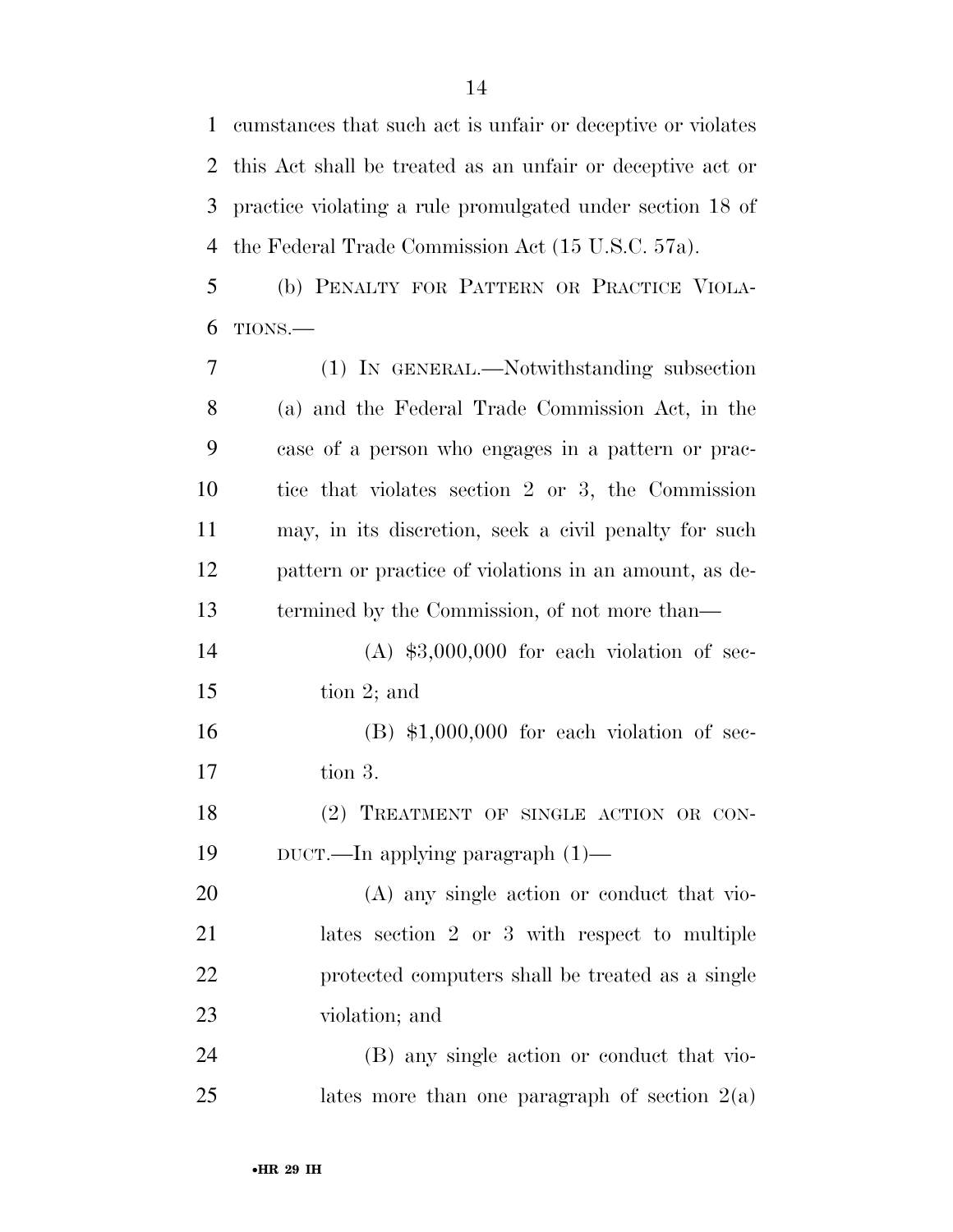shall be considered multiple violations, based on 2 the number of such paragraphs violated. (c) EXCLUSIVENESS OF REMEDIES.—The remedies in this section (including remedies available to the Com- mission under the Federal Trade Commission Act) are the exclusive remedies for violations of this Act.

 (d) EFFECTIVE DATE.—This section shall take effect on the date of the enactment of this Act, but only to the extent that this section applies to violations of section  $10 \text{ } 2(a)$ .

#### **SEC. 5. LIMITATIONS.**

 (a) LAW ENFORCEMENT AUTHORITY.—Sections 2 and 3 of this Act shall not apply to—

 (1) any act taken by a law enforcement agent in the performance of official duties; or

 (2) the transmission or execution of an infor- mation collection program in compliance with a law enforcement, investigatory, national security, or reg- ulatory agency or department of the United States or any State in response to a request or demand made under authority granted to that agency or de- partment, including a warrant issued under the Fed- eral Rules of Criminal Procedure, an equivalent State warrant, a court order, or other lawful proc-ess.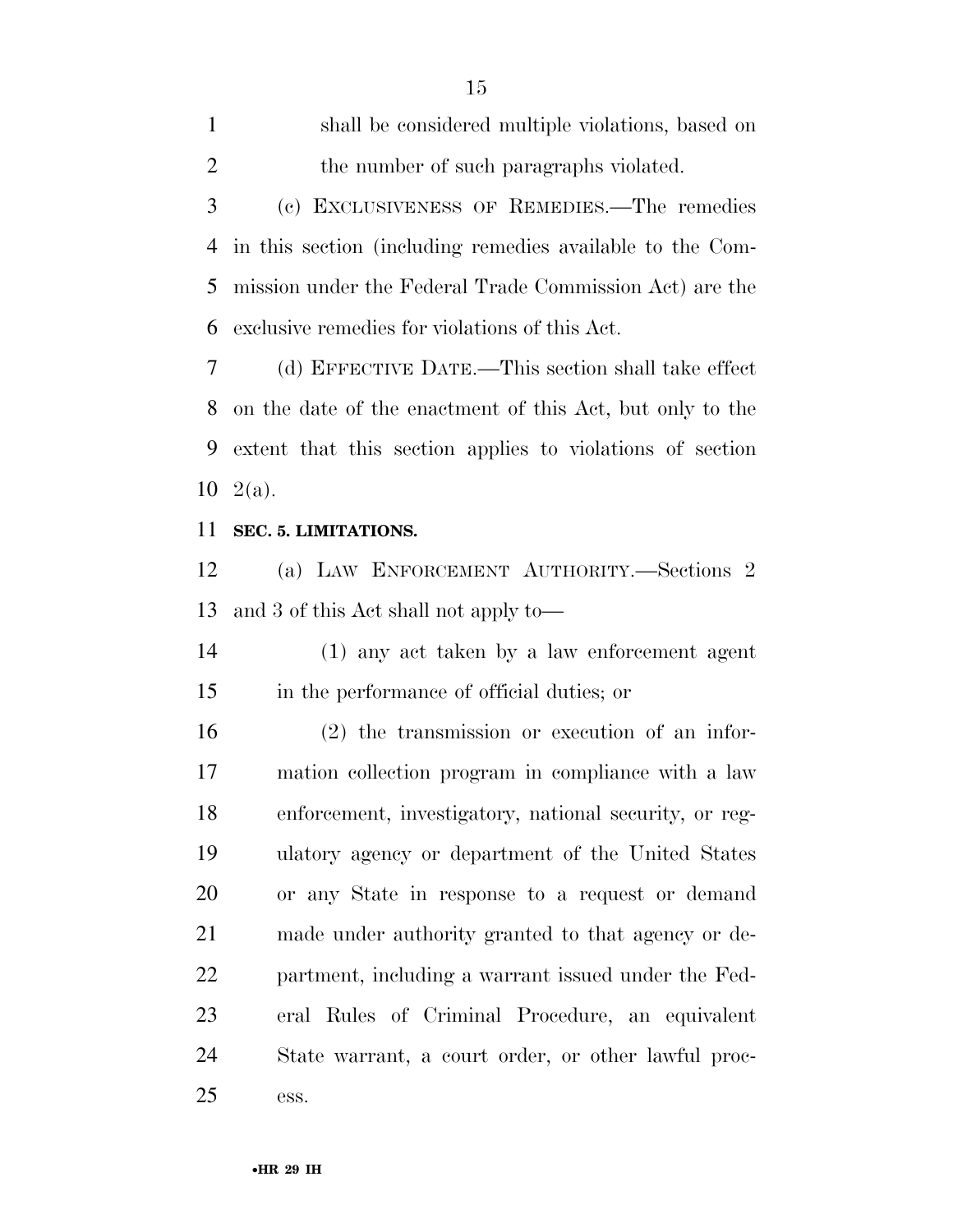(b) EXCEPTION RELATING TO SECURITY.—Nothing in this Act shall apply to—

 (1) any monitoring of, or interaction with, a subscriber's Internet or other network connection or service, or a protected computer, by a telecommuni- cations carrier, cable operator, computer hardware or software provider, or provider of information serv- ice or interactive computer service, to the extent that such monitoring or interaction is for network or computer security purposes, diagnostics, technical support, or repair, or for the detection or prevention of fraudulent activities; or

 (2) a discrete interaction with a protected com- puter by a provider of computer software solely to determine whether the user of the computer is au-16 thorized to use such software, that occurs upon—

(A) initialization of the software; or

 (B) an affirmative request by the owner or authorized user for an update of, addition to, or technical service for, the software.

 (c) GOOD SAMARITAN PROTECTION.—No provider of computer software or of interactive computer service may be held liable under this Act on account of any action vol- untarily taken, or service provided, in good faith to remove or disable a program used to violate section 2 or 3 that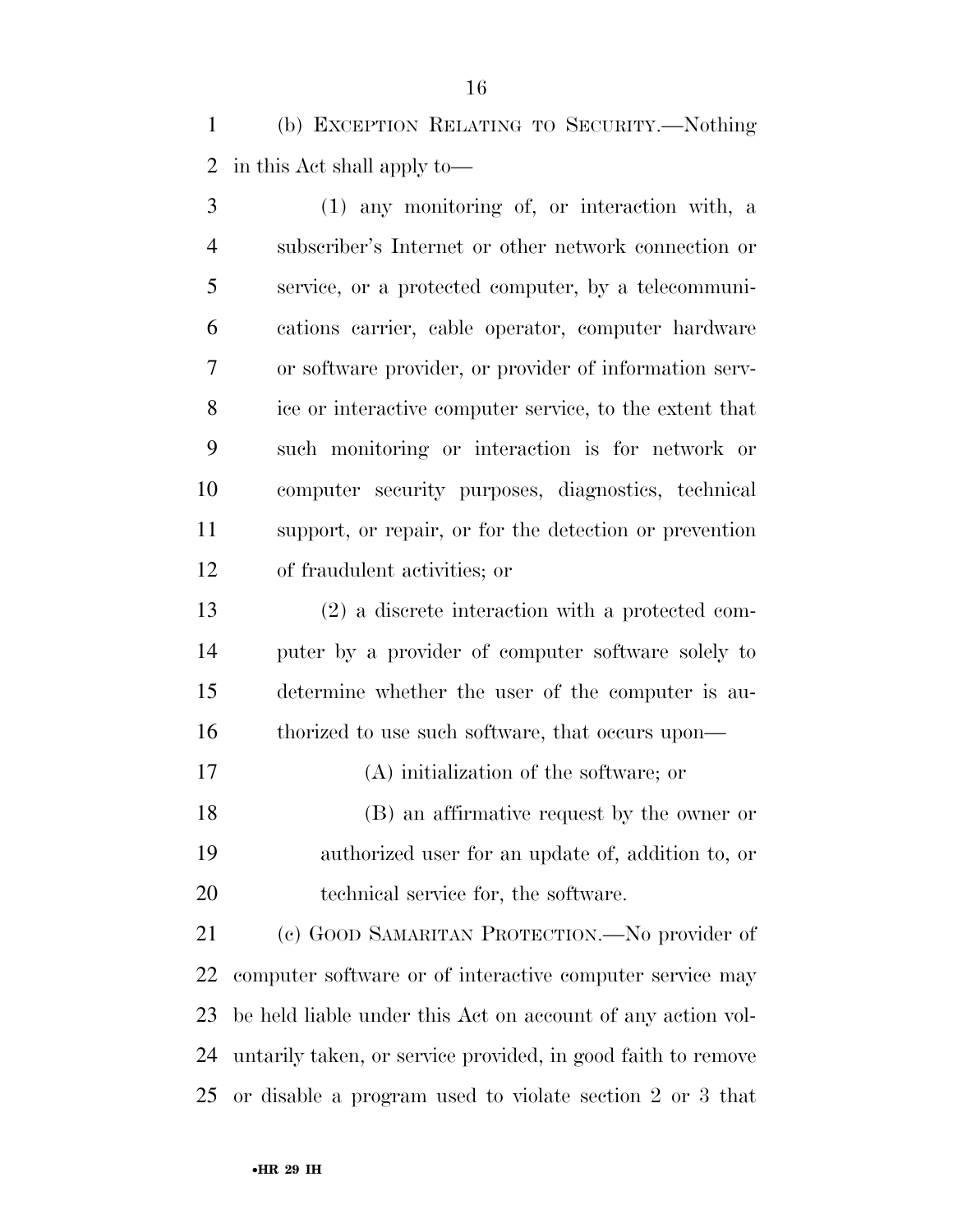is installed on a computer of a customer of such provider, if such provider notifies the customer and obtains the con- sent of the customer before undertaking such action or providing such service.

 (d) LIMITATION ON LIABILITY.—A manufacturer or retailer of computer equipment shall not be liable under this Act to the extent that the manufacturer or retailer is providing third party branded software that is installed on the equipment the manufacturer or retailer is manufac-turing or selling.

#### **SEC. 6. EFFECT ON OTHER LAWS.**

(a) PREEMPTION OF STATE LAW.—

 (1) PREEMPTION OF SPYWARE LAWS.—This Act supersedes any provision of a statute, regula- tion, or rule of a State or political subdivision of a State that expressly regulates—

 (A) deceptive conduct with respect to com-18 puters similar to that described in section  $2(a)$ ;

 (B) the transmission or execution of a computer program similar to that described in section 3; or

 (C) the use of computer software that dis- plays advertising content based on the Web pages accessed using a computer.

(2) ADDITIONAL PREEMPTION.—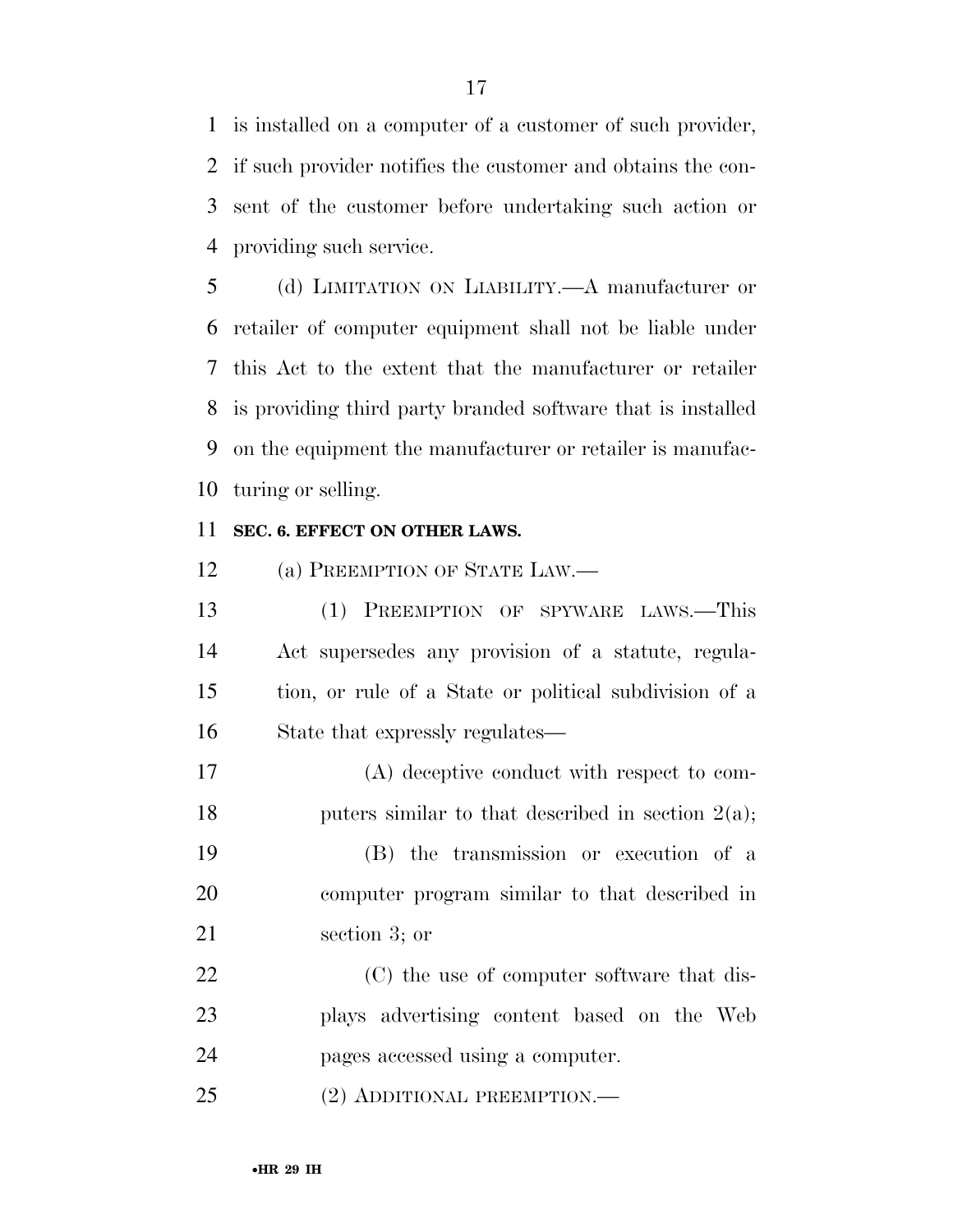(A) IN GENERAL.—No person other than the Attorney General of a State may bring a civil action under the law of any State if such action is premised in whole or in part upon the defendant violating any provision of this Act. (B) PROTECTION OF CONSUMER PROTEC- TION LAWS.—This paragraph shall not be con- strued to limit the enforcement of any State consumer protection law by an Attorney Gen- eral of a State. (3) PROTECTION OF CERTAIN STATE LAWS.— This Act shall not be construed to preempt the ap- plicability of— (A) State trespass, contract, or tort law; or (B) other State laws to the extent that 16 those laws relate to acts of fraud. (b) PRESERVATION OF FTC AUTHORITY.—Nothing in this Act may be construed in any way to limit or affect the Commission's authority under any other provision of law, including the authority to issue advisory opinions (under Part 1 of Volume 16 of the Code of Federal Regu- lations), policy statements, or guidance regarding this Act. **SEC. 7. ANNUAL FTC REPORT.**  For the 12-month period that begins upon the effec-

tive date under section 11(a) and for each 12-month pe-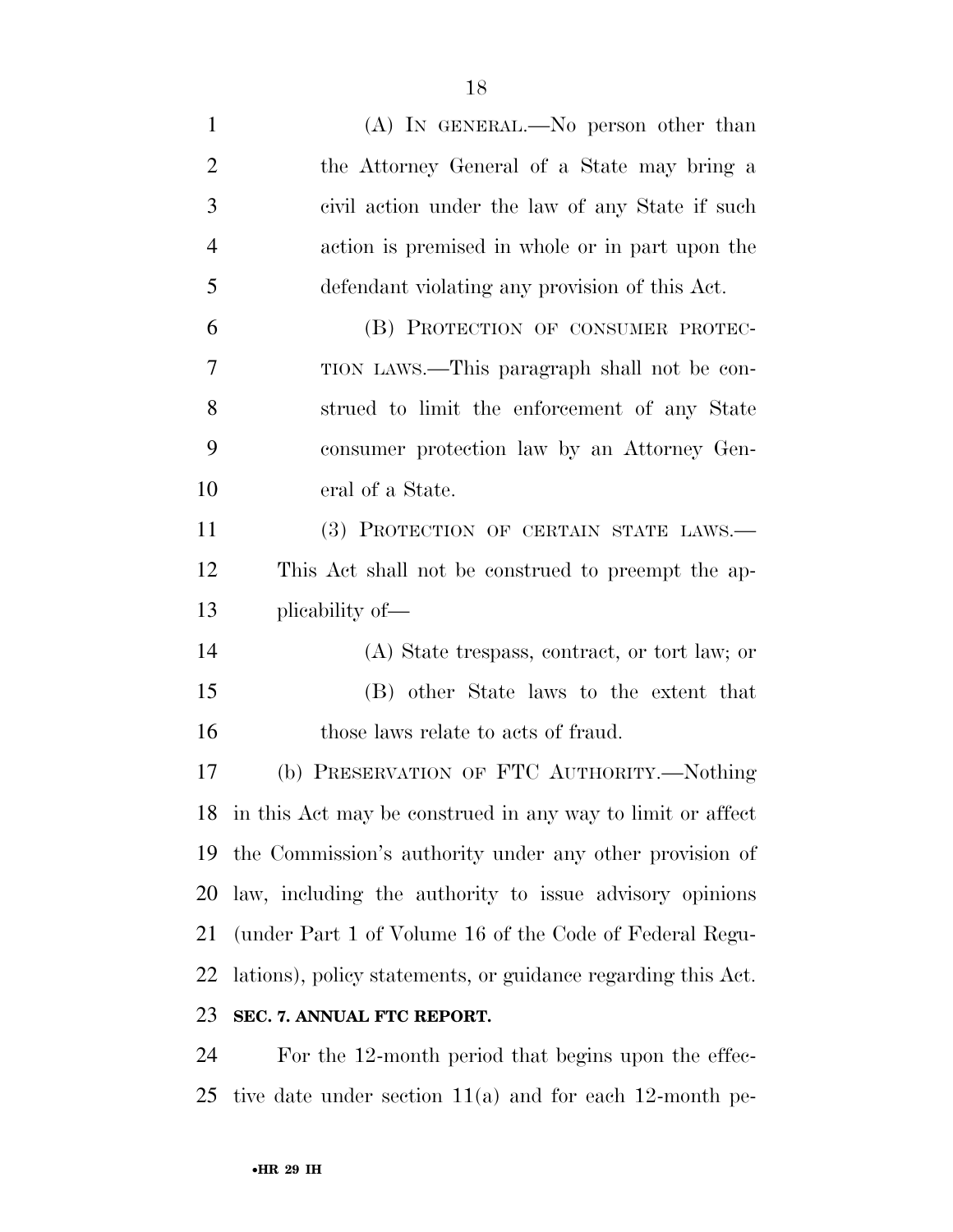riod thereafter, the Commission shall submit a report to the Congress that—

 (1) specifies the number and types of actions taken during such period to enforce sections 2(a) and 3, the disposition of each such action, any pen- alties levied in connection with such actions, and any penalties collected in connection with such actions; and

 (2) describes the administrative structure and personnel and other resources committed by the Commission for enforcement of this Act during such period.

 Each report under this subsection for a 12-month period shall be submitted not later than 90 days after the expira-tion of such period.

#### **SEC. 8. FTC REPORT ON COOKIES.**

 (a) IN GENERAL.—Not later than the expiration of the 6-month period that begins on the date of the enact- ment of this Act, the Commission shall submit a report to the Congress regarding the use of tracking cookies in the delivery or display of advertising to the owners and users of computers. The report shall examine and describe the methods by which such tracking cookies and the websites that place them on computers function separately and together, and the extent to which they are covered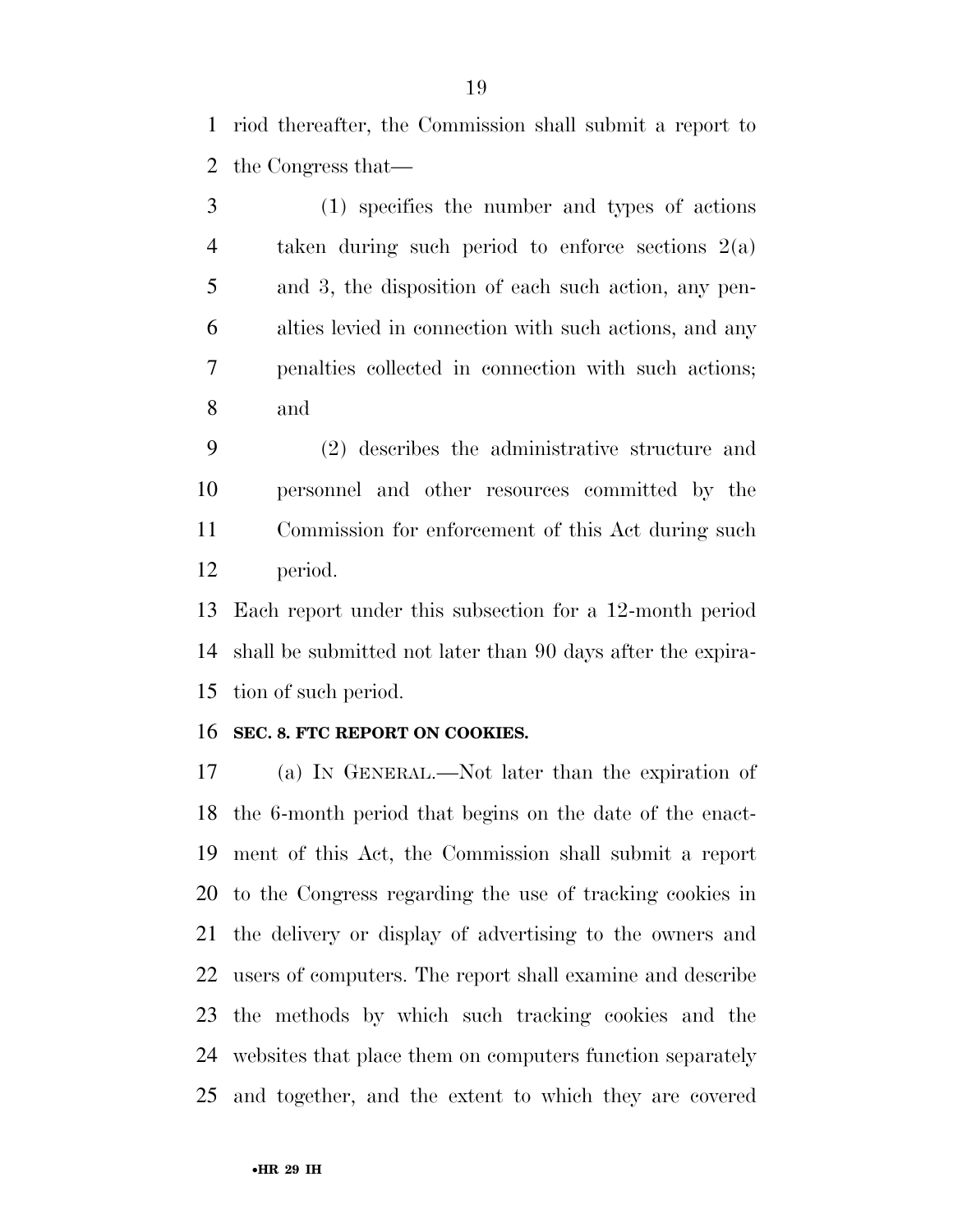or affected by this Act. The report may include such rec- ommendations as the Commission considers necessary and appropriate, including treatment of tracking cookies under this Act or other laws.

 (b) DEFINITION.—For purposes of this section, the term ''tracking cookie'' means a cookie or similar text or data file used alone or in conjunction with one or more websites to transmit or convey personally identifiable in- formation of a computer owner or user, or information re- garding Web pages accessed by the owner or user, to a party other than the intended recipient, for the purpose of—

 (1) delivering or displaying advertising to the owner or user; or

 (2) assisting the intended recipient to deliver or display advertising to the owner, user, or others.

 (c) EFFECTIVE DATE.—This section shall take effect on the date of the enactment of this Act.

#### **SEC. 9. REGULATIONS.**

 (a) IN GENERAL.—The Commission shall issue the regulations required by this Act not later than the expira- tion of the 6-month period beginning on the date of the enactment of this Act. Any regulations issued pursuant to this Act shall be issued in accordance with section 553 of title 5, United States Code.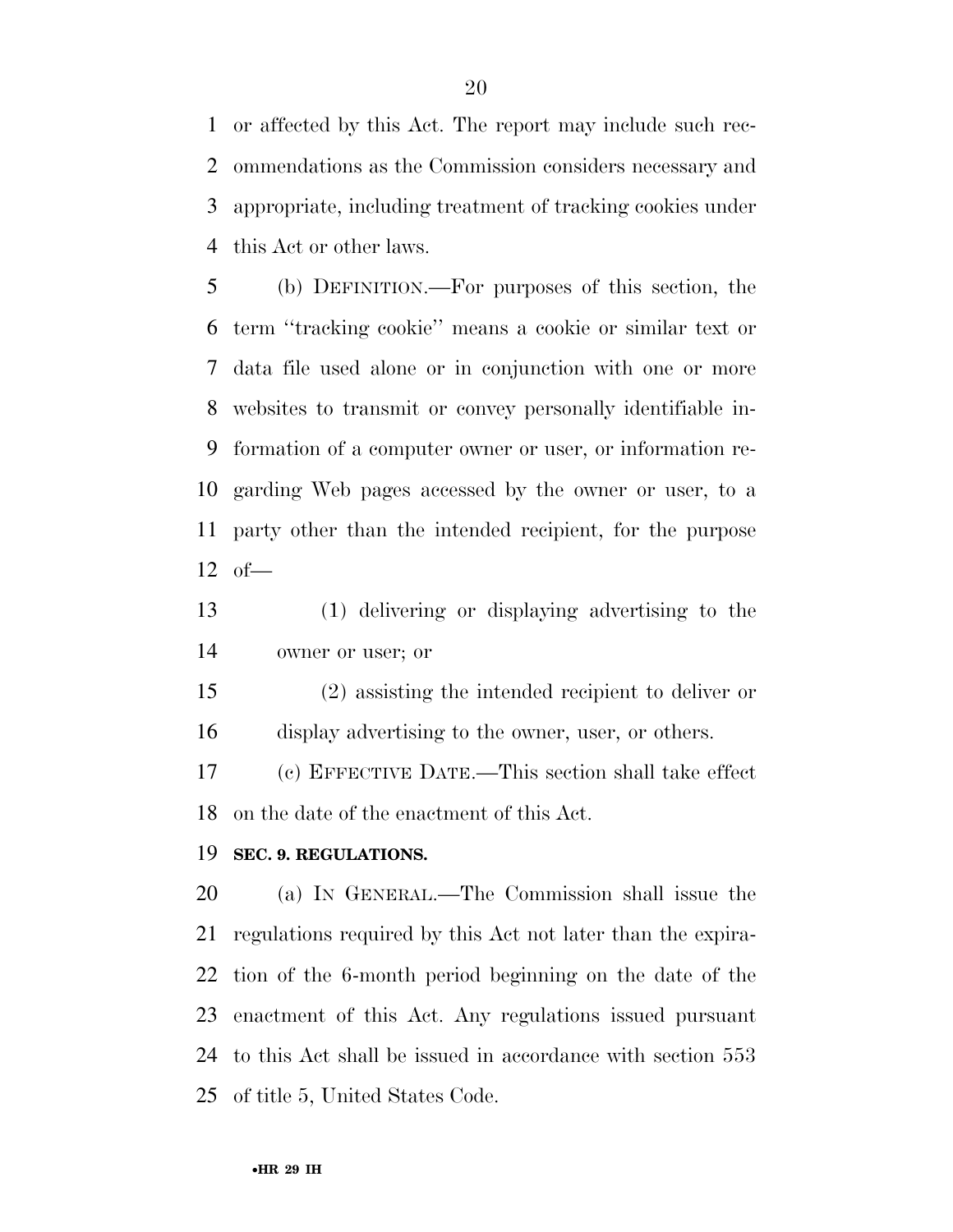(b) EFFECTIVE DATE.—This section shall take effect on the date of the enactment of this Act.

#### **SEC. 10. DEFINITIONS.**

For purposes of this Act:

 (1) CABLE OPERATOR.—The term ''cable oper- ator'' has the meaning given such term in section 602 of the Communications Act of 1934 (47 U.S.C. 522).

 (2) COLLECT.—The term ''collect'', when used with respect to information and for purposes only of section 3, does not include obtaining of the informa- tion by a party who is intended by the owner or au- thorized user of a protected computer to receive the information pursuant to the owner or authorized user—

 (A) transferring the information to such intended recipient using the protected com-puter; or

 (B) storing the information on the pro- tected computer in a manner so that it is acces-21 sible by such intended recipient.

 (3) COMPUTER; PROTECTED COMPUTER.—The terms ''computer'' and ''protected computer'' have the meanings given such terms in section 1030(e) of 25 title 18, United States Code.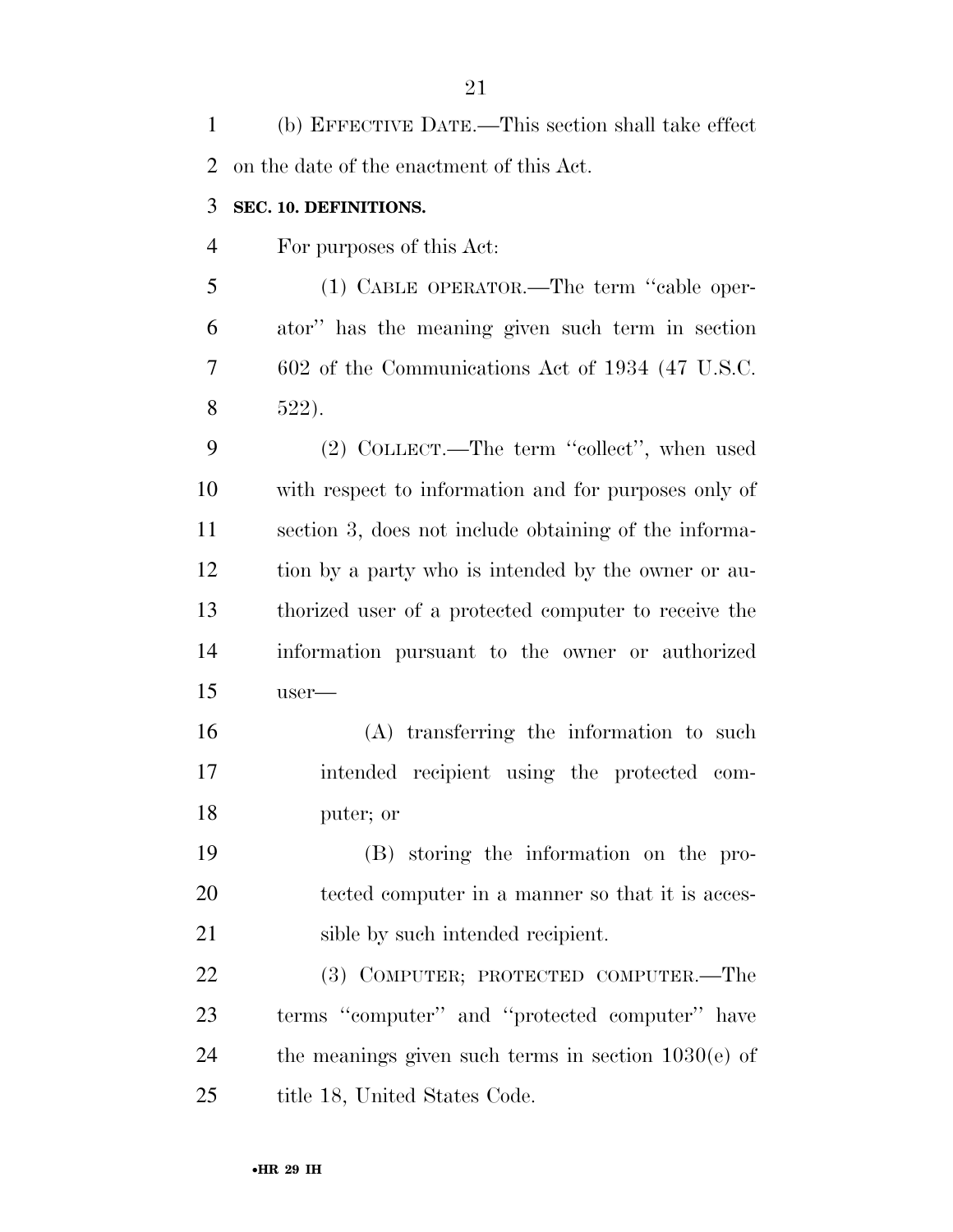| $\mathbf{1}$   | (4) COMPUTER SOFTWARE.—                         |
|----------------|-------------------------------------------------|
| $\overline{2}$ | (A) IN GENERAL.—Except as provided in           |
| 3              | subparagraph (B), the term "computer soft-      |
| $\overline{4}$ | ware" means a set of statements or instructions |
| 5              | that can be installed and executed on a com-    |
| 6              | puter for the purpose of bringing about a cer-  |
| $\overline{7}$ | tain result.                                    |
| 8              | (B) EXCEPTION FOR COOKIES.—Such term            |
| 9              | does not include—                               |
| 10             | (i) a cookie or other text or data file         |
| 11             | that is placed on the computer system of        |
| 12             | a user by an Internet service provider,         |
| 13             | interactive computer service, or Internet       |
| 14             | website to return information to such pro-      |
| 15             | vider, service, or website; or                  |
| 16             | (ii) computer software that is placed           |
| 17             | on the computer system of a user by an          |
| 18             | Internet service provider, interactive com-     |
| 19             | puter service, or Internet website solely to    |
| 20             | enable the user subsequently to use such        |
| 21             | provider or service or to access<br>such        |
| 22             | website.                                        |
| 23             | (5) COMMISSION.—The term "Commission"           |
| 24             | means the Federal Trade Commission.             |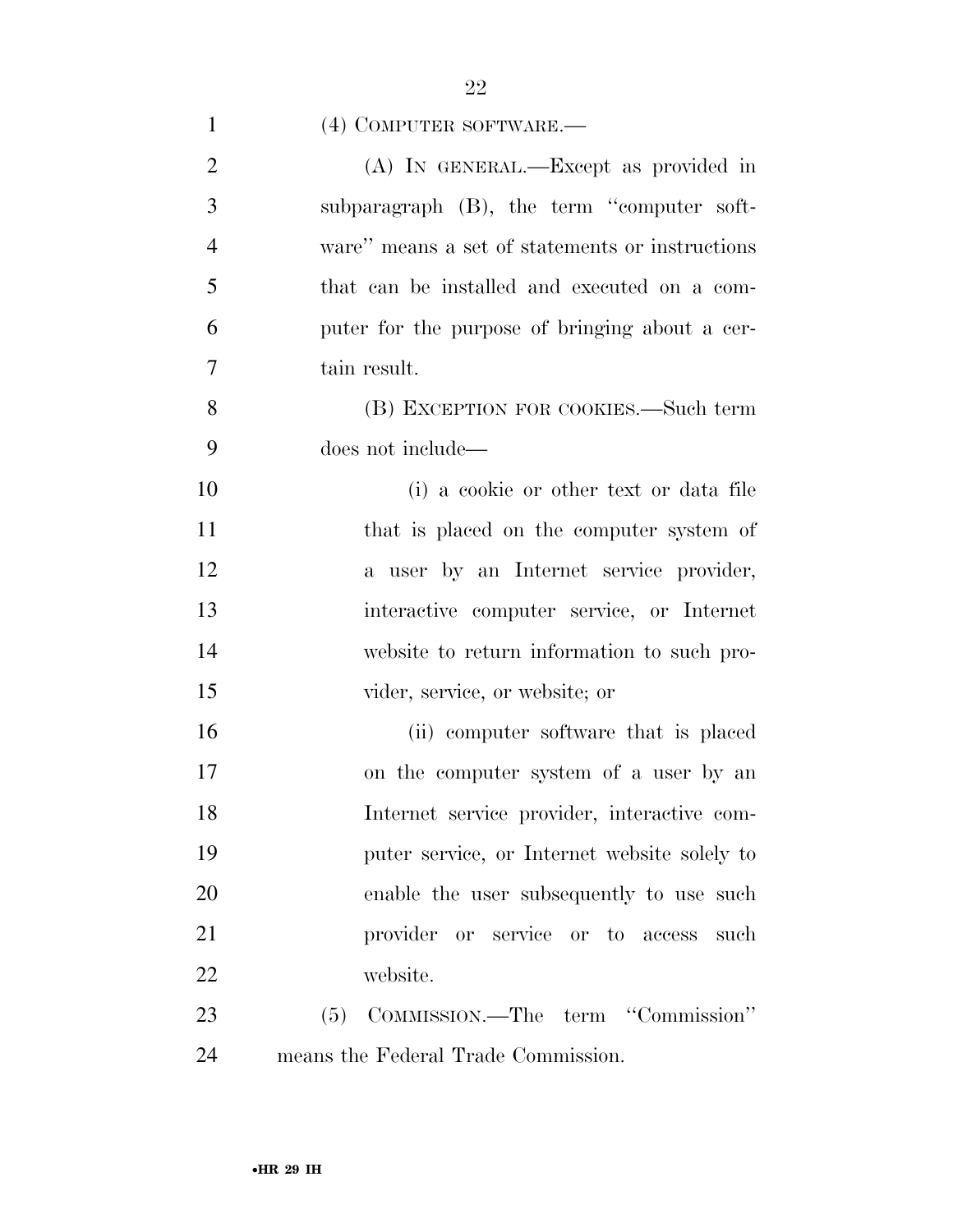(6) DAMAGE.—The term ''damage'' has the meaning given such term in section 1030(e) of title 18, United States Code.

 (7) DECEPTIVE ACTS OR PRACTICES.—The term ''deceptive acts or practices'' has the meaning applicable to such term for purposes of section 5 of the Federal Trade Commission Act (15 U.S.C. 45).

 (8) DISABLE.—The term ''disable'' means, with respect to an information collection program, to per- manently prevent such program from executing any of the functions described in section 3(b) that such program is otherwise capable of executing (including by removing, deleting, or disabling the program), un- less the owner or operator of a protected computer takes a subsequent affirmative action to enable the execution of such functions.

 (9) INFORMATION COLLECTION FUNCTIONS.— The term ''information collection functions'' means, with respect to an information collection program, the functions of the program described in subsection (b) of section 3.

22 (10) INFORMATION SERVICE.—The term "infor- mation service'' has the meaning given such term in section 3 of the Communications Act of 1934 (47 U.S.C. 153).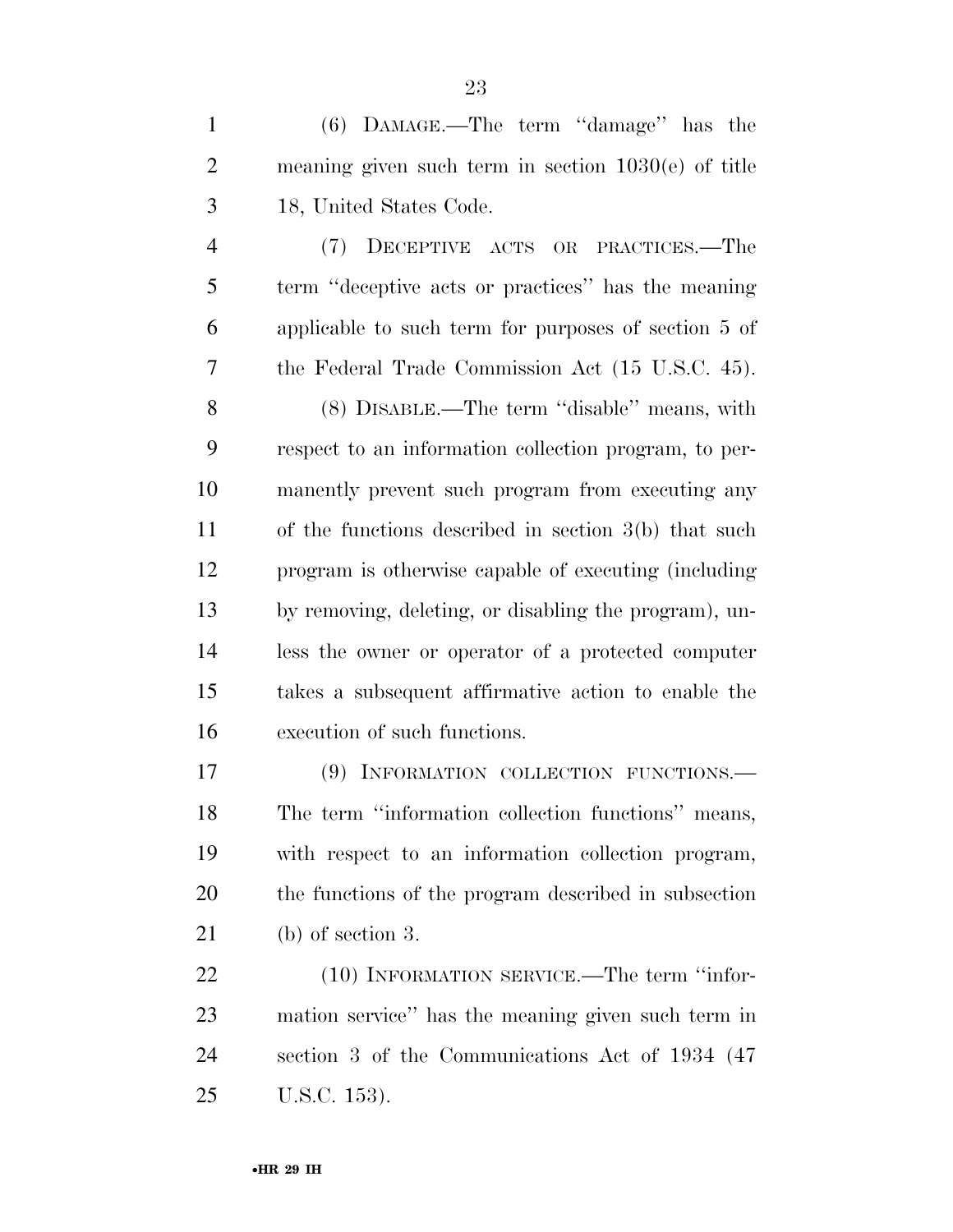(11) INTERACTIVE COMPUTER SERVICE.—The term ''interactive computer service'' has the meaning given such term in section 230(f) of the Communica-4 tions Act of 1934 (47 U.S.C. 230(f)).

 (12) INTERNET.—The term ''Internet'' means collectively the myriad of computer and tele- communications facilities, including equipment and operating software, which comprise the inter- connected world-wide network of networks that em- ploy the Transmission Control Protocol/Internet Protocol, or any predecessor or successor protocols to such protocol, to communicate information of all kinds by wire or radio.

 (13) PERSONALLY IDENTIFIABLE INFORMA-TION.—

 (A) IN GENERAL.—The term ''personally identifiable information'' means the following information, to the extent only that such infor- mation allows a living individual to be identified from that information:

 (i) First and last name of an indi-vidual.

 (ii) A home or other physical address of an individual, including street name, name of a city or town, and zip code.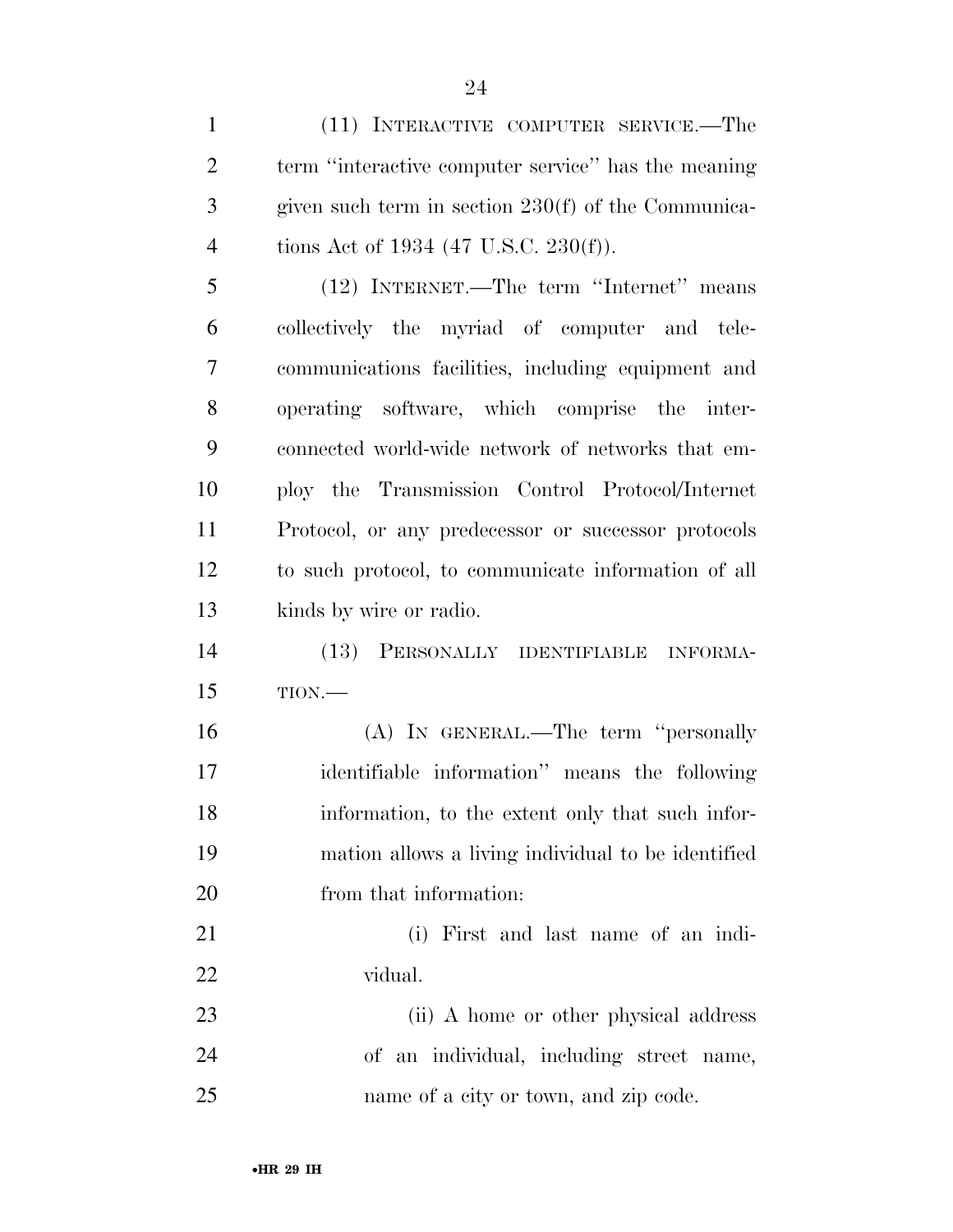(iii) An electronic mail address. (iv) A telephone number. (v) A social security number, tax iden- tification number, passport number, driv- er's license number, or any other govern- ment-issued identification number. (vi) A credit card number. (vii) Any access code, password, or ac- count number, other than an access code or password transmitted by an owner or authorized user of a protected computer to the intended recipient to register for, or log onto, a Web page or other Internet service or a network connection or service of a subscriber that is protected by an ac-16 cess code or password. (viii) Date of birth, birth certificate number, or place of birth of an individual, except in the case of a date of birth trans- mitted or collected for the purpose of com-21 pliance with the law. 22 (B) RULEMAKING.—The Commission may, by regulation, add to the types of information specified under paragraph (1) that shall be con-sidered personally identifiable information for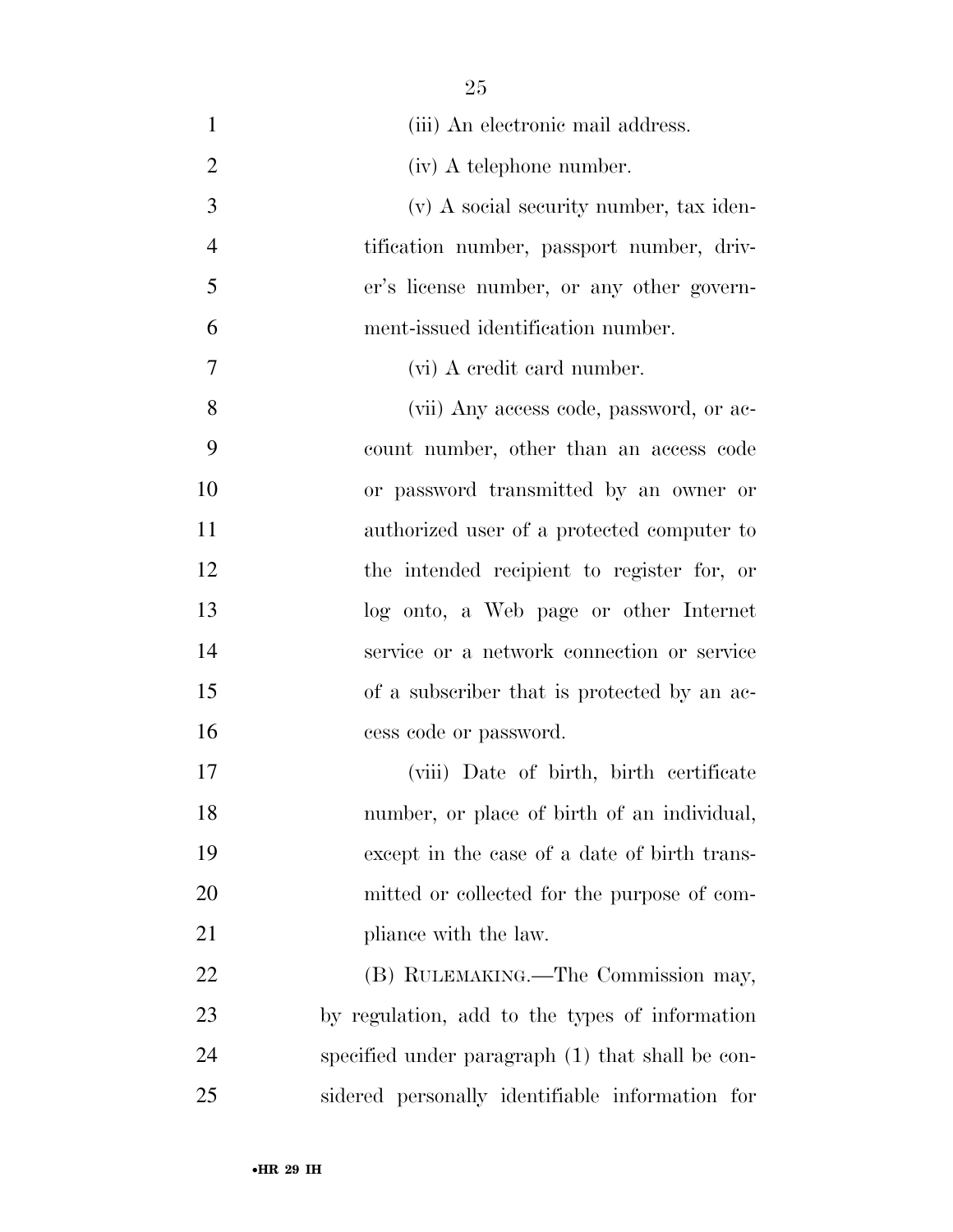purposes of this Act, except that such informa- tion may not include any record of aggregate data that does not identify particular persons, particular computers, particular users of com- puters, or particular email addresses or other locations of computers with respect to the Internet.

8 (14) SUITE OF FUNCTIONALLY RELATED SOFT- WARE.—The term 'suite of functionally related software' means a group of computer software programs dis- tributed to an end user by a single provider, which programs are necessary to enable features or functionalities of an integrated service offered by the provider.

 (15) TELECOMMUNICATIONS CARRIER.—The term ''telecommunications carrier'' has the meaning given such term in section 3 of the Communications Act of 1934 (47 U.S.C. 153).

 (16) TRANSMIT.—The term ''transmit'' means, with respect to an information collection program, 21 transmission by any means.

 (17) WEB PAGE.—The term ''Web page'' means a location, with respect to the World Wide Web, that has a single Uniform Resource Locator or another